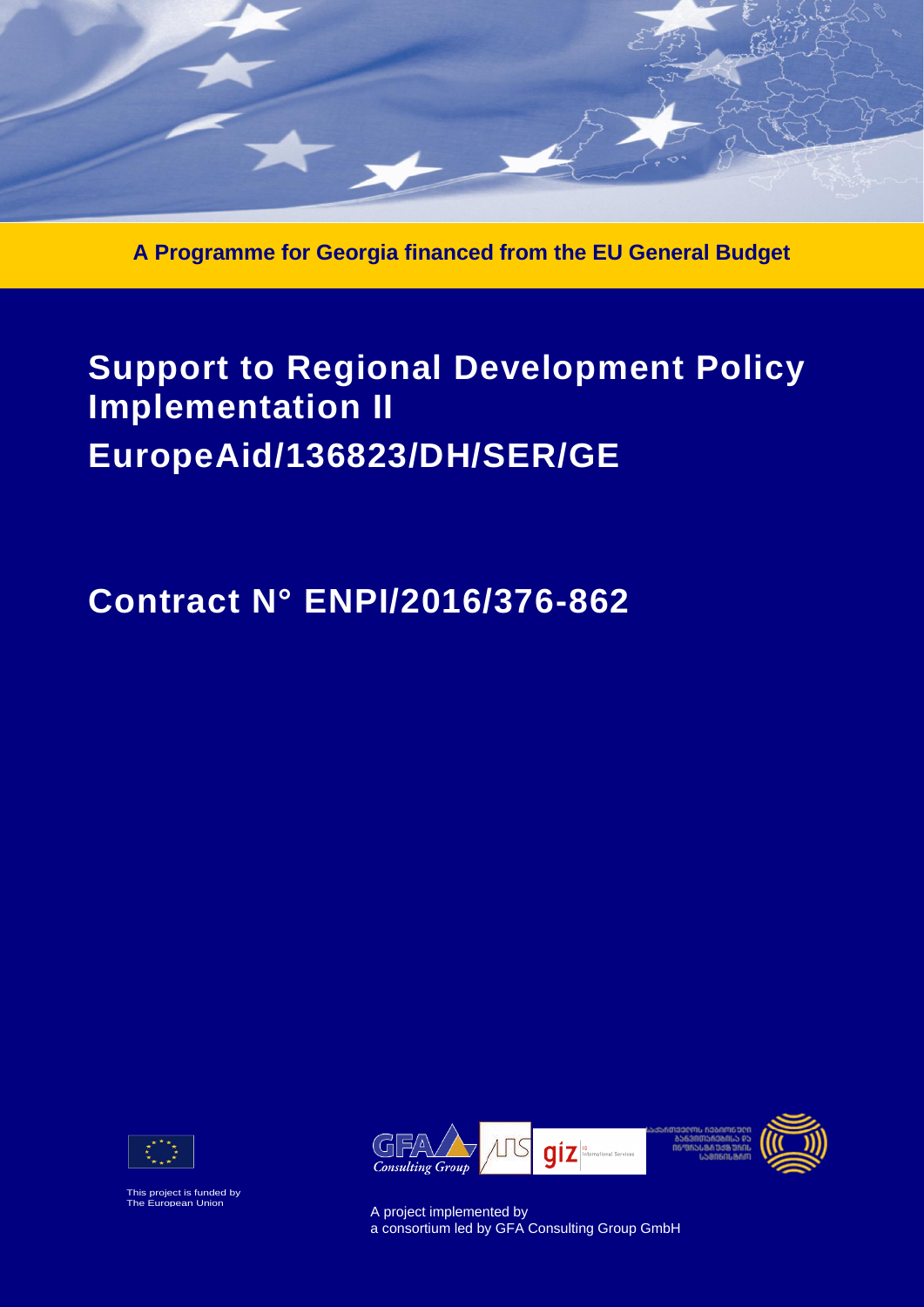## **GEORGIA**

## **Support to Regional Development Policy Implementation II**

Contract No ENPI/2016/376-862

# **RDP 2015-2017 Mid-term Evaluation Report March 2017**

(Preliminary version December 2016**)**

This report has been developed by Piotr Zuber, TL with support from Danuta Jablonska, SSTE and Natalia Kakabadze, STNKE with a great support of MRDI and other ministries officials

Disclaimer

The content of this publication is the sole responsibility of the author and can in no way be taken to reflect the views of the European Union.

Address

GFA Consulting Group GmbH Eulenkrugstraße 82 D-22359 Hamburg Germany Phone: +49 (40) 6 03 06 - 845 Fax: +49 (40) 6 03 06 - 859 E-Mail: [edin.mehmeti@gfa-group.de](mailto:edin.mehmeti@gfa-group.de)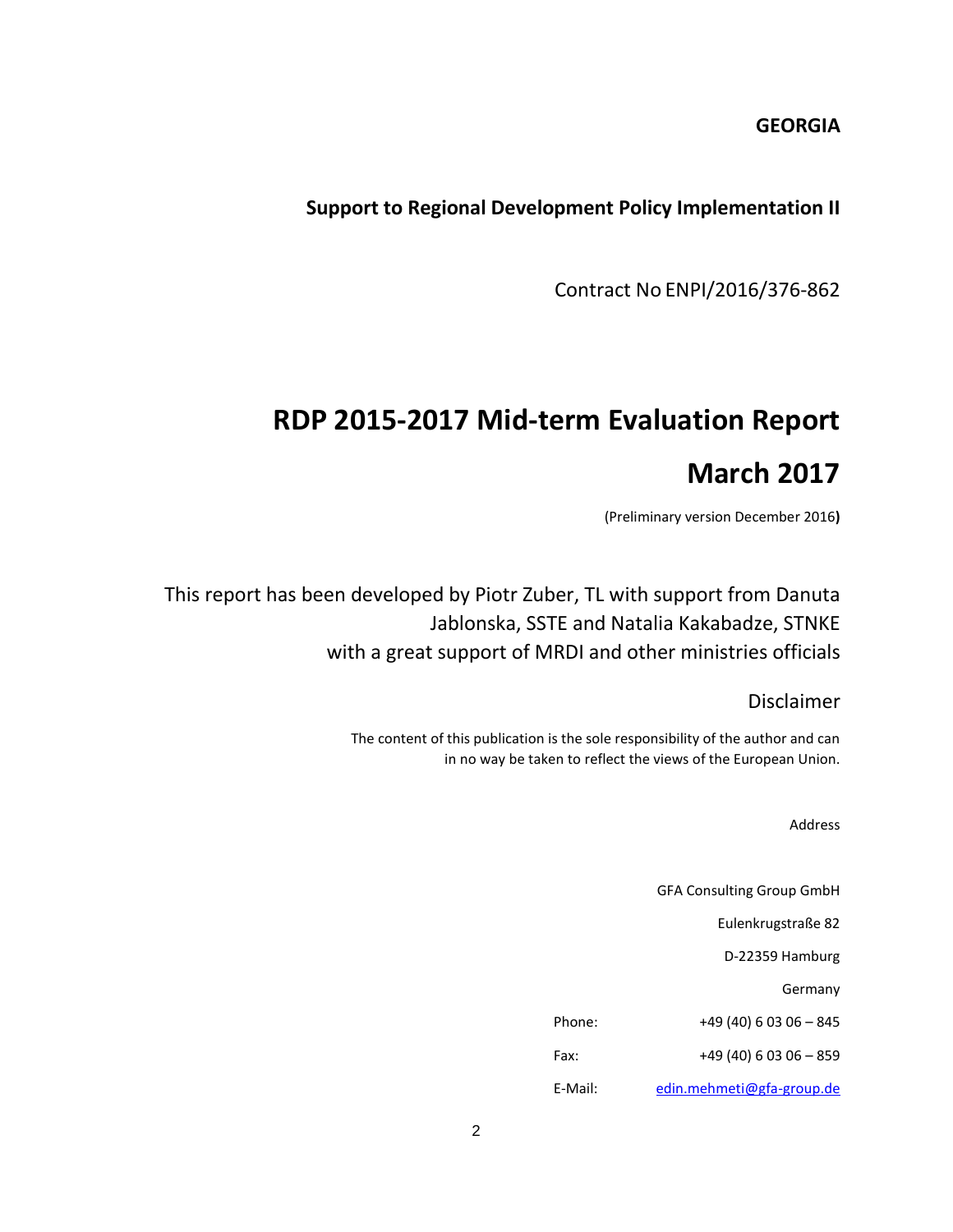# <span id="page-2-0"></span>**Table of Contents**

| 5. EFFECTIVENESS AND EFFICIENCY OF IMPLEMENTATION OF THE PROGRAMME----------------------------------31 |  |
|--------------------------------------------------------------------------------------------------------|--|
|                                                                                                        |  |
|                                                                                                        |  |
|                                                                                                        |  |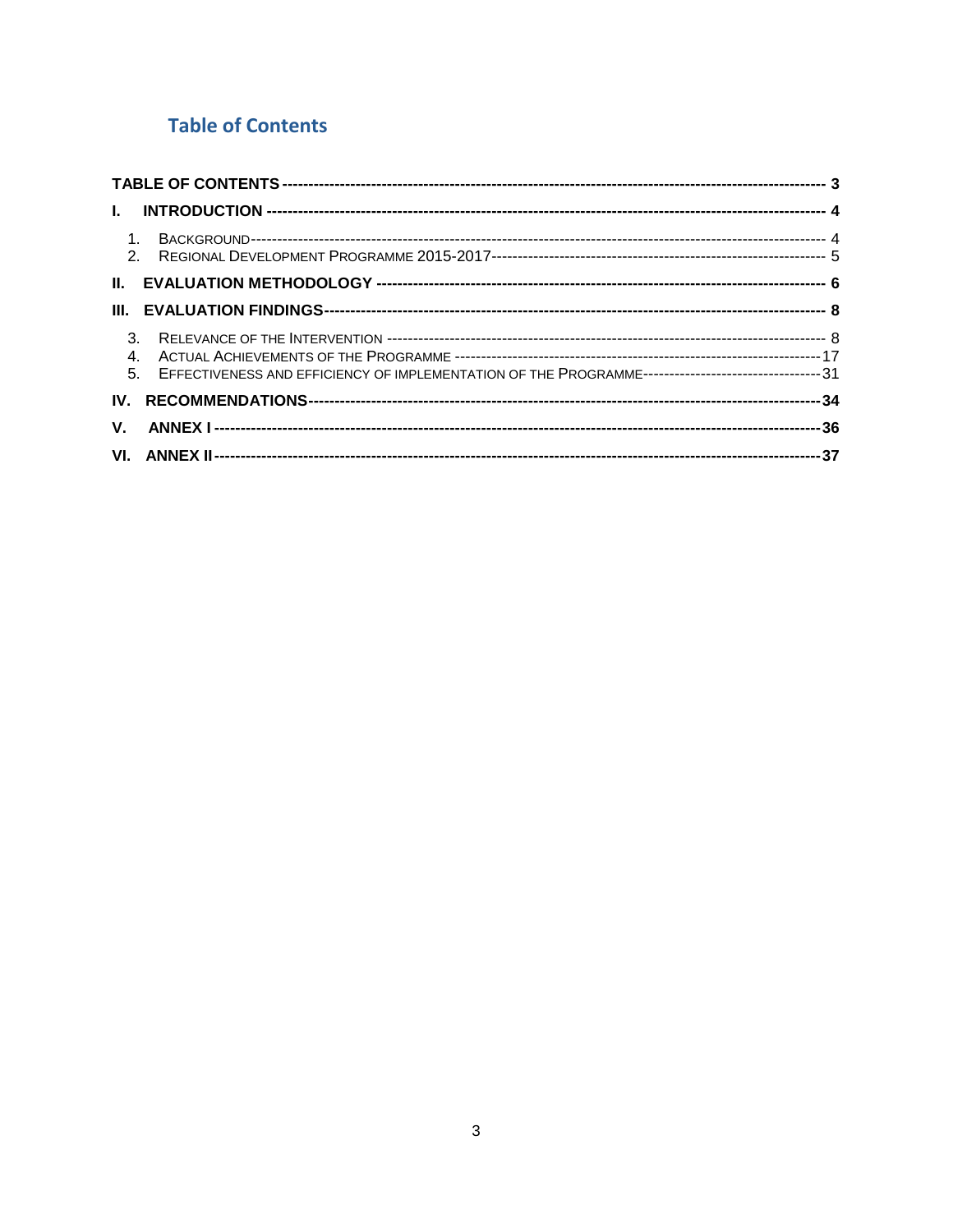## <span id="page-3-0"></span>**I. Introduction**

## <span id="page-3-1"></span>**1. Background**

l

This document has been developed within the EU TA project "Support to Regional Development Policy Implementation II" to assess interim progress and effects of the "Regional Development Programme of Georgia for 2015-2017" (RDP). The draft versions of the report<sup>1</sup> has been discussed several times with officials from MRDI what contributed to its quality and accuracy of its recommendations.

This evaluation report is prepared as required by one of general conditions set in the Financing Agreement on Support to Regional Development – Phase II for disbursement of the third tranche of the EU budgetary support to Georgia, however it should be noted, that the implementation of the RDP, being only in its second year, doesn't allow to make a comprehensive evaluation of its interim results and observing impact of the programme on internal cohesion in Georgia. The evaluation, embracing all those aspects, such as effectiveness and efficiency of the programme will be done after the RDP is finished in 2017.

This report focuses on assessment of relevance of RDP activities to formulated goals and priorities, preliminary effects of implementation in physical terms and ability of Georgian authorities to manage implementation of regional policy activities. The recommendations presented in this report are aiming at improvement of the management of the programme and is giving recommendatory basis for elaboration of the future regional development programme to be implemented from 2018 on.

The report, following the consultations with relevant stakeholders will be submitted to the programme implementing agencies for further consideration and implementing recommendations.

<sup>&</sup>lt;sup>1</sup> The first version of the report was accepted by MRDI on  $26<sup>th</sup>$  of December and after additional work done thanks to availability of data after the end of the budgetary year (February 2017), discussed with stakeholders in March and accepted by MRDI at the end of March 2017.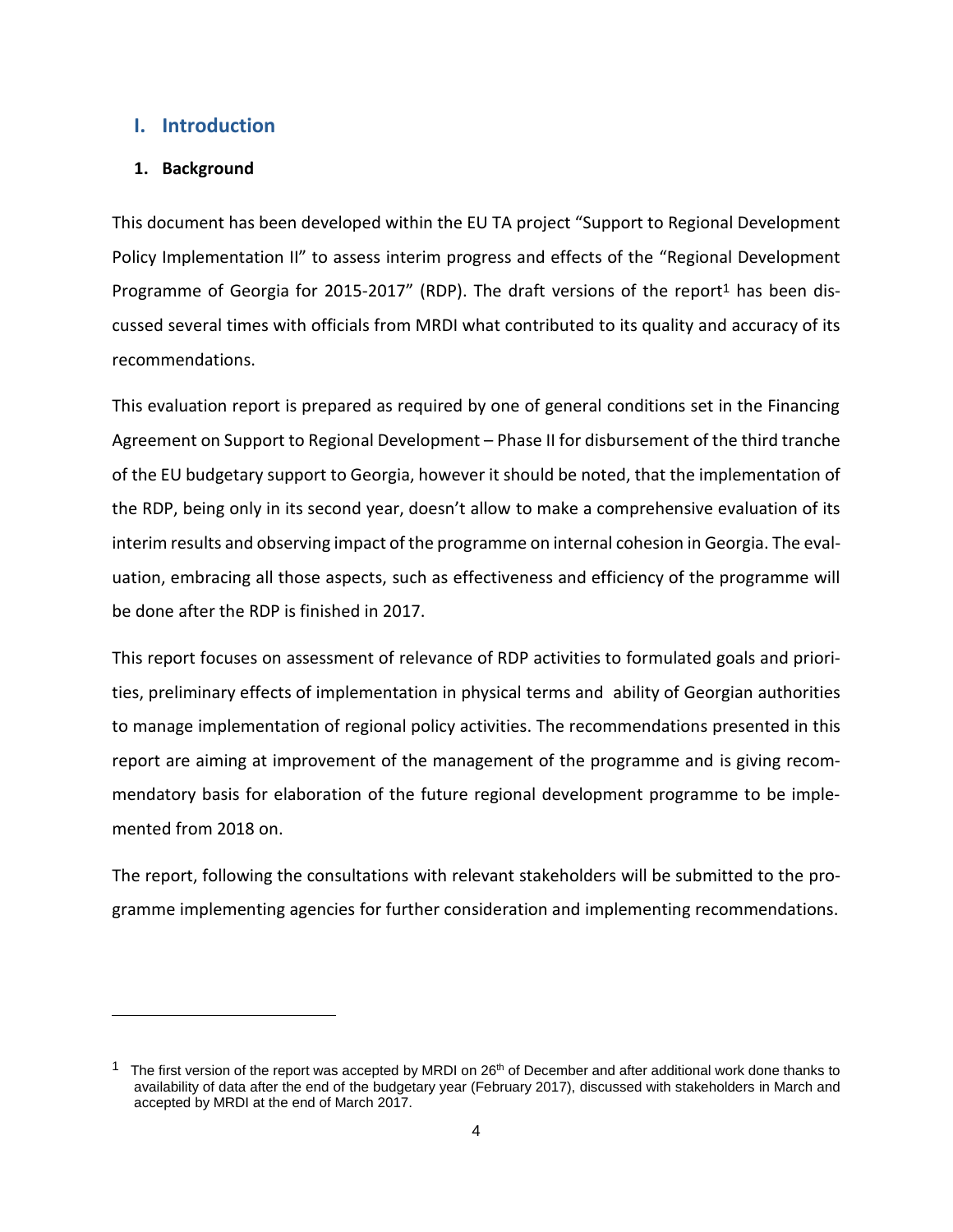#### <span id="page-4-0"></span>**2. Regional Development Programme 2015-2017**

On July 9, 2014, the **Regional Development Programme of Georgia for 2015-2017 (RDP)** was approved by the Government Decree #1215. The document represents a medium-term governmental programme, which defines main tasks, priorities and objectives of the regional development policy of Georgia. According to it, the document creates a strategic framework for a balanced and sustainable socio-economic development for the next 3 years and in total, it accumulates roughly 3.2 billion GEL to implement respective program priorities and concrete measures.

The adoption of this national programme is viewed as a significant step forward towards a very complex and a higher standard planning of local and regional development and approximating such practices to the similar experiences of the EU and its member states, including to the *Integrated Development Planning Approach.* It is reported that the Programme is based on, and largely in line with, the EU Cohesion Policy experience of recent decades (aimed at the reduction of disparities between regions). The Programme reflects also to some extent the Competitiveness Growth Policies as the means for achieving such cohesion and addressing the broader development needs.

The Programme has been prepared with due participation of the relevant line ministries and agencies, the Governmental Commission on Regional Development (GCRD), its special Interagency Working Group (created by the decision of GCRD, record #25, 25/11/2014), field experts and other stakeholders. In December 2014, RDP was presented at the concluding conference to a broad range of stakeholders, including high level officials of the Government of Georgia, Parliamentary Committee on Regional Policy and Local Government, international organizations, donors, foreign ministry and agencies, local CSOs, etc.

On December 26, 2014, the GCRD approved the Monitoring Plan of the RDP implementation and introduced detailed rules and procedures for the effective monitoring process.

The implementation of the Programme through the measures identified under each of the 5 priorities, started at the beginning of 2015. The implementation of the programme is coordinated by the MRDI and implemented by several Ministries and agencies.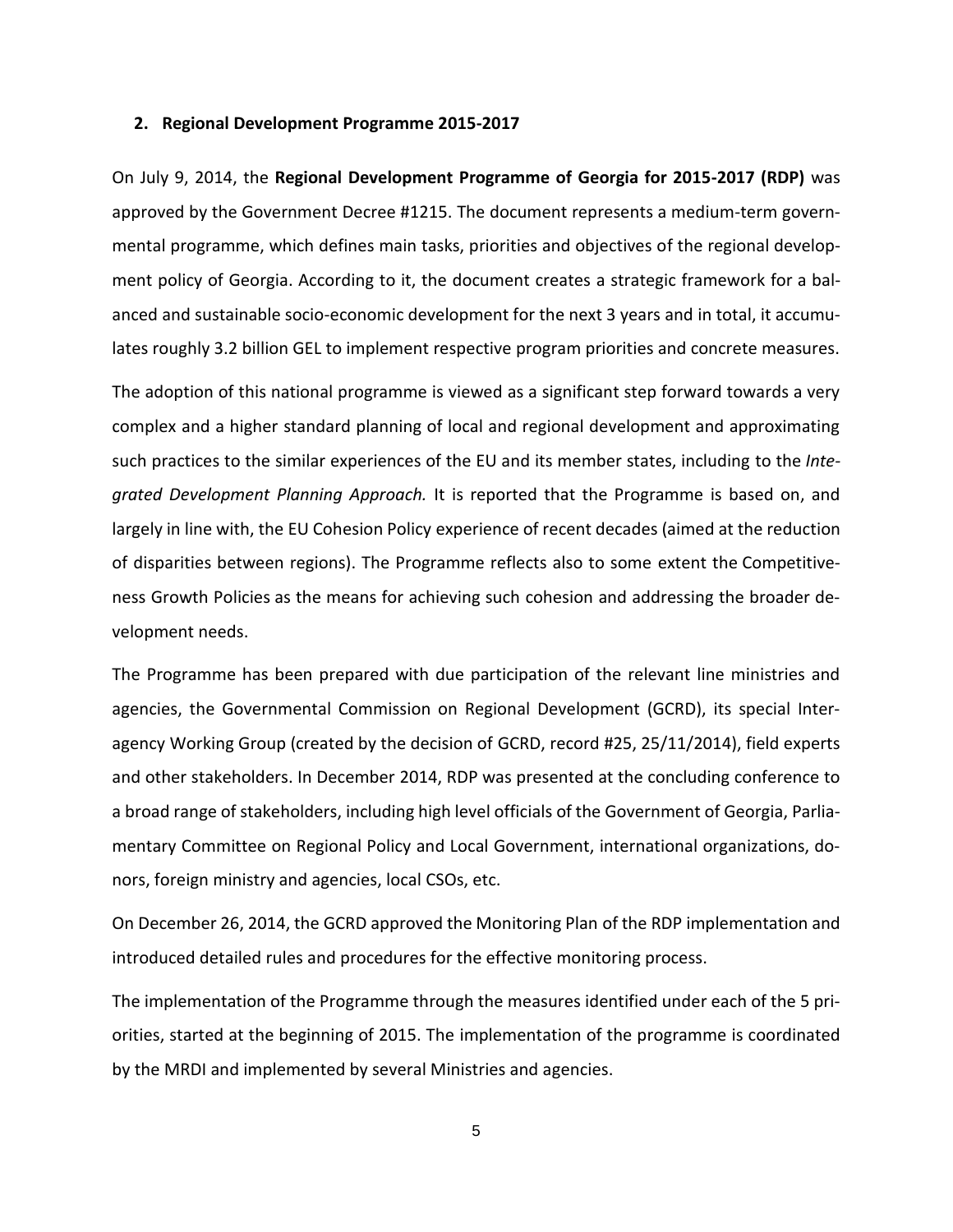As of today, evident progress is reported to be achieved in the course of implementation of the Programme objectives and priorities. Under the immediate coordination of MRDI and in close cooperation with relevant stakeholders, the corresponding Annual (for 2015 and 2016) and Midyear Monitoring Reports (in 2015 and 2016) – observing the major steps and measures undertaken in 2015 and 2016 for RDP implementation - were prepared in full compliance with the *"Monitoring Plan for the Implementation of the RDP 2015-2017"* and presented subsequently for further reflection to the Governmental Commission on Regional Development (GCRD).

## <span id="page-5-0"></span>**II. Evaluation Methodology**

Since the 2 year period of implementation of the Regional Development Programme does not allow for a comprehensive evaluation of its interim results and the impact of the Programme on internal cohesion in Georgia, this Interim Report focuses on assessment of relevance of implemented priorities and measures to set goals and priorities, preliminary effects of implementation in physical terms and ability of Georgian authorities to conduct modern regional policy. The evaluation has a formative character and may serve (in the limited scope due to the short, threeyears perspective of RDP implementation, ending in December 2017) for the improvement of the RDP implementation process and increasing its overall efficiency as well as for formulation of recommendations for the regional policy development after 2017 and preparation of new development programmes on national and regional levels. The detailed analysis of the relevance, effectiveness and efficiency of the programme together with its impact and sustainability will be subject of the ex-post evaluation to be prepared after finalization of the RDP implementation at the end of 2017. The Interim Evaluation findings should be also taken into account during preparation of the report on Review of Regional Statistics (being developed in parallel).

The specificity of this evaluation has affected the methodology adopted for its preparation. Therefore, the main objective of the study is to provide the intended users of the evaluation representatives of the Government of Georgia - with an external expert's view on the adequacy of the defined targets of the Programme, the progress towards achieving the expected results and the assessment of the effectiveness of the RDP implementation system.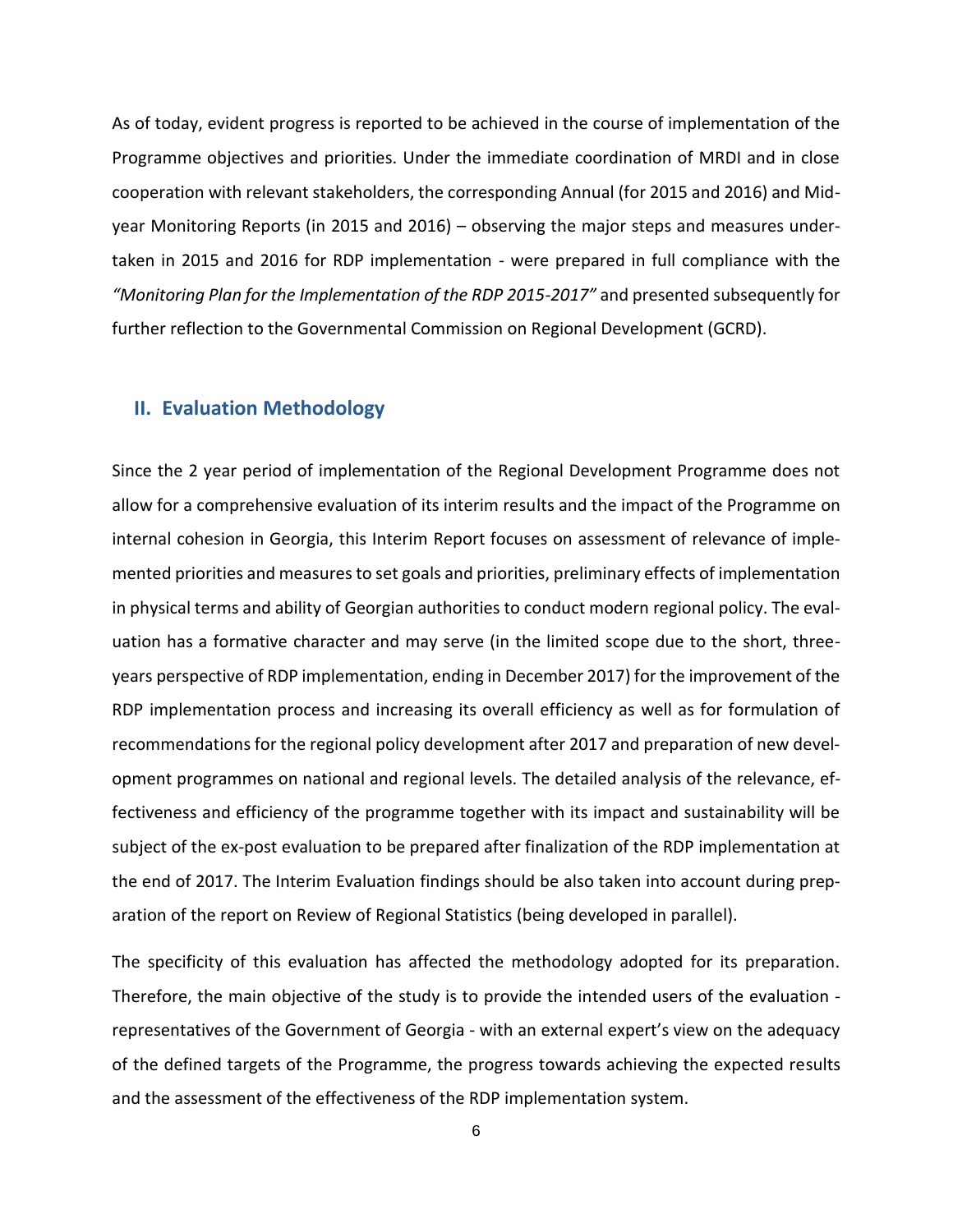Consequently, the basis for the study are the following evaluation questions:

- 1. Are the objectives of the intervention defined in the programming phase relevant for achieving the goals of the RDP and address properly the weaknesses defined in the SWOT analysis of the RDP?
- 2. What are the actual achievement of the Programme?
- 3. Is the management and implementation system of RDP effective?

The main criterion used in this evaluation is relevance, evaluating the adequacy of the planned objectives of the intervention and their methods of implementation to the goals set for the Programme. Additionally, the criterion of effectiveness is researched, assessing the degree of realization of the goals as well as the effectiveness of the institutions engaged in the implementation of the Programme.

While preparing this mid-term evaluation the participatory approach was used, based on dialogue and involvement of stakeholders. For this purpose, a qualitative research method in the form of in-depth interviews was exploited. Therefore, the main methods used in this study are:

- **-** participant observation and discussions with stakeholders and government officials,
- **-** interviews with the bodies implementing the program in order to collect information on the progress of the RDP and the barriers and constraints affecting successful implementation of the Programme,
- **-** desk research, including the programming documents, Consolidated Annual Monitoring Report on implementation of Regional Development Programme 2015-2017 (RDP) for 2015, Mid-year Monitoring Report for 2016 and the evaluation reports of the EU Verification Missions,
- **-** triangulation of findings of qualitative and quantitative data and information.

In order to answer the evaluation questions during the process of preparation of this Report a number of interviews with managers and employees directly responsible for realization of individual measures on behalf of the RDP implementing entities have been conducted (for the list of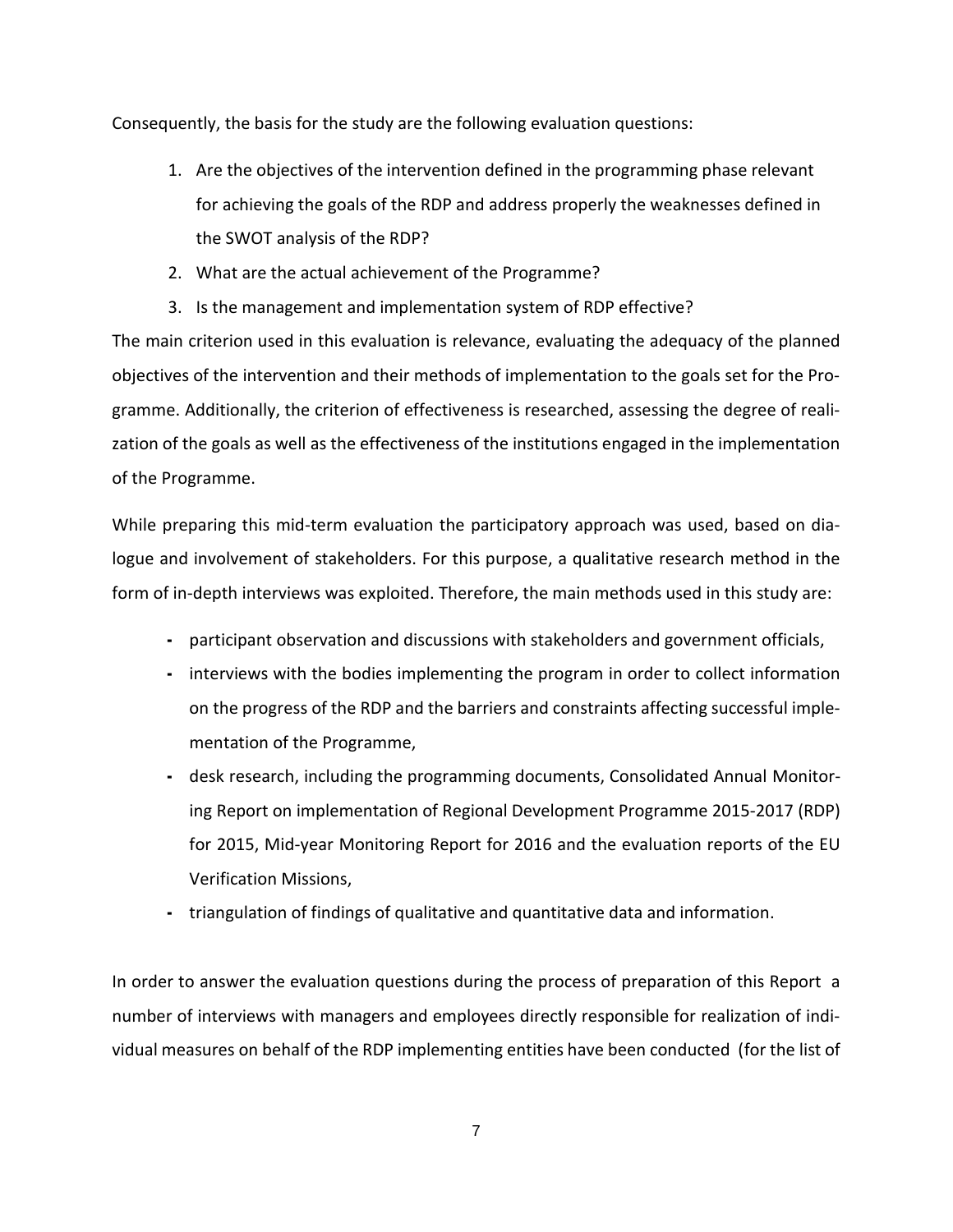interviewed persons see Annex I). During the interviews, the representatives of the RDP implementing agencies have been asked the set of predefined specific questions, concerning the effectiveness of the implementation process (list of questions is presented in Annex II).

Some implementing agencies did not provide enough target values for output and result indicators to make quantitative analysis; thus, the interviews were used to document variations in programme implementation by different agencies. In some cases, the decision makers and analysts who were able to make forecasts and judge about indicators and measures were interviewed. The interview-based feedbacks of the implementing agencies have been taken into due account in the course of preparation of the Evaluation Report.

Desk research concentrated on full examination of the RDP and related monitoring documents as well as the evaluation reports of the EU Verification Missions. During this phase of evaluation, the identification of data produced by National Statistics Office of Georgia has also been conducted.

## <span id="page-7-0"></span>**III. Evaluation Findings**

The evaluation findings have been divided into three sub-chapters, according to the evaluation questions identified above. In each of the sub-chapters the detailed description of the findings is presented together with conclusions and recommendations. The main recommendations are then included in the Chapter IV - Recommendationsthatshould serve for the Ministry of Regional Development and Infrastructure of Georgia as a tool for increasing the effectiveness of the implementation process of the RDP and its management.

#### <span id="page-7-1"></span>**3. Relevance of the Intervention**

The Chapter 1 concentrates on the first evaluation question, which has been formulated as: Are the objectives of the intervention defined in the programming phase relevant for achieving the goals of the RDP and address properly the weaknesses defined in the SWOT analysis of the RDP?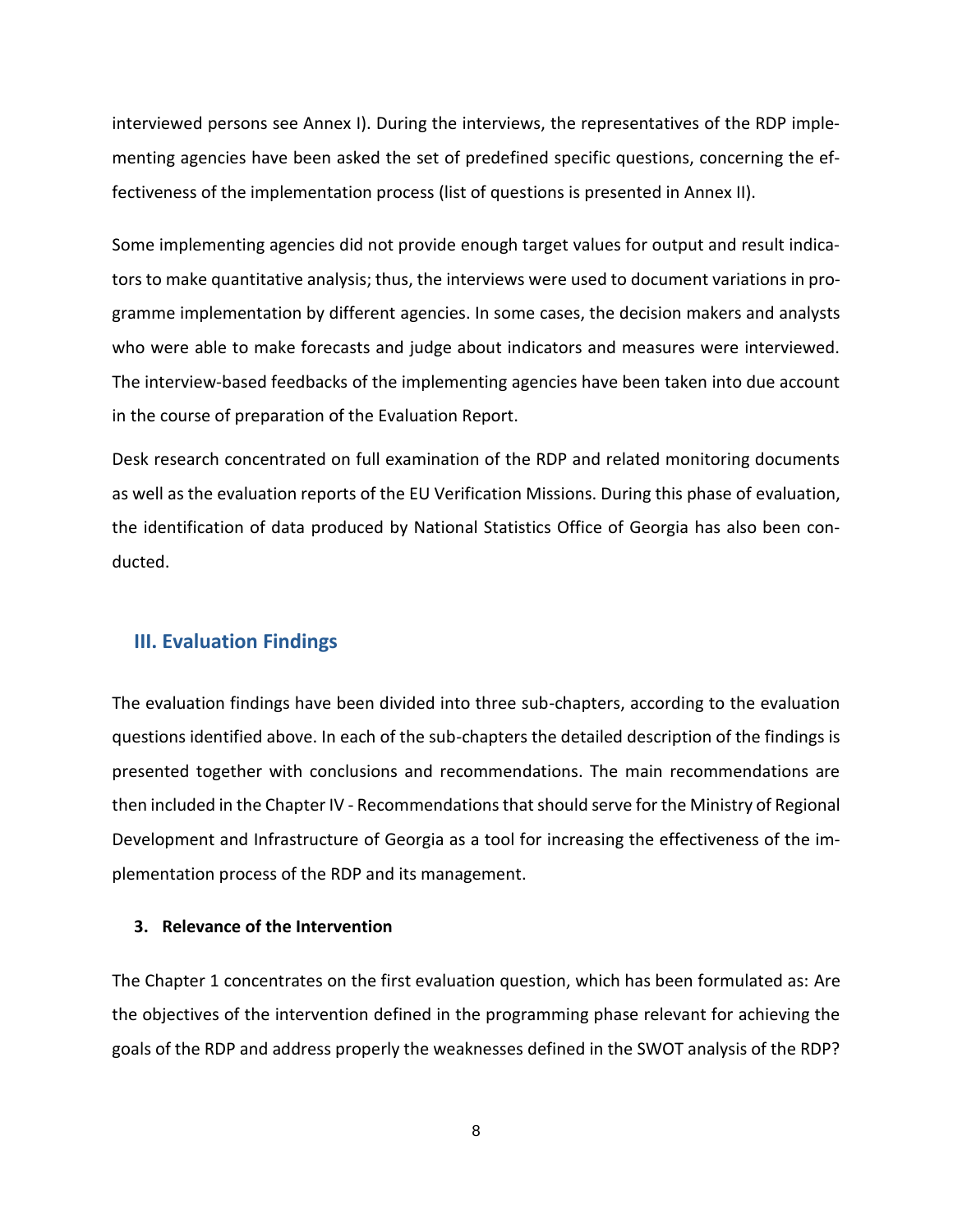The Regional Development Programme of Georgia for 2015-2017 has been prepared as the complex document taking into account the broad objectives of the regional policy in Georgia and providing response to the most critical factors of its regional development. The Chapter 2 of the RDP gives the detailed overview of the current situation in Georgia in terms of regional development, with emphasis on such issues as geographic location and natural resources, demography, physical infrastructure, environmental issues, economic development, including innovation and technological development, labor market, education and tourism potential. On the basis of the overview, the key issues have been identified, to be addressed by the Programme.

### Table 1. **Key issues addressed through the RDP 2015-2017**

### **Issue 1:** *Regional Disparities in Georgia*

Georgia is relatively small and underdeveloped compared to EU average. Many local variations can be observed but the main regional characteristics are:

- 1. The polarity between "Greater" Tbilisi and the rest of Georgia
- 2. Differences between urban and rural locations across Georgia
- 3. The particular situation of a few remote mountain areas

## **Issue 2:** *Key Development Needs and Challenges*

- Improvement of Physical Infrastructure networks to support Economic and Social Activities, especially - in densely populated areas.
- Supporting development of local SMSs and their competitiveness and thus promoting employment growth opportunities in regions
- Modernization of Georgian agriculture and improvement of the quality of life for rural population

• Having more balanced distribution of resources between Tbilisi and other regions of Georgia

• Offering viable livelihood to the population in remote mountainous districts

## *Other Development Challenges:*

• Institutional and resource capacity limitations of sub-national administrations, including: Effective planning for local socio-economic development; Effective administration of development programs; Management of local assets; Planning-managing infrastructural projects; supporting inflow of investments locally; supporting development of Innovation and Technology Transfer Systems locally.

• Lack of local institutions supporting regional development and entrepreneurship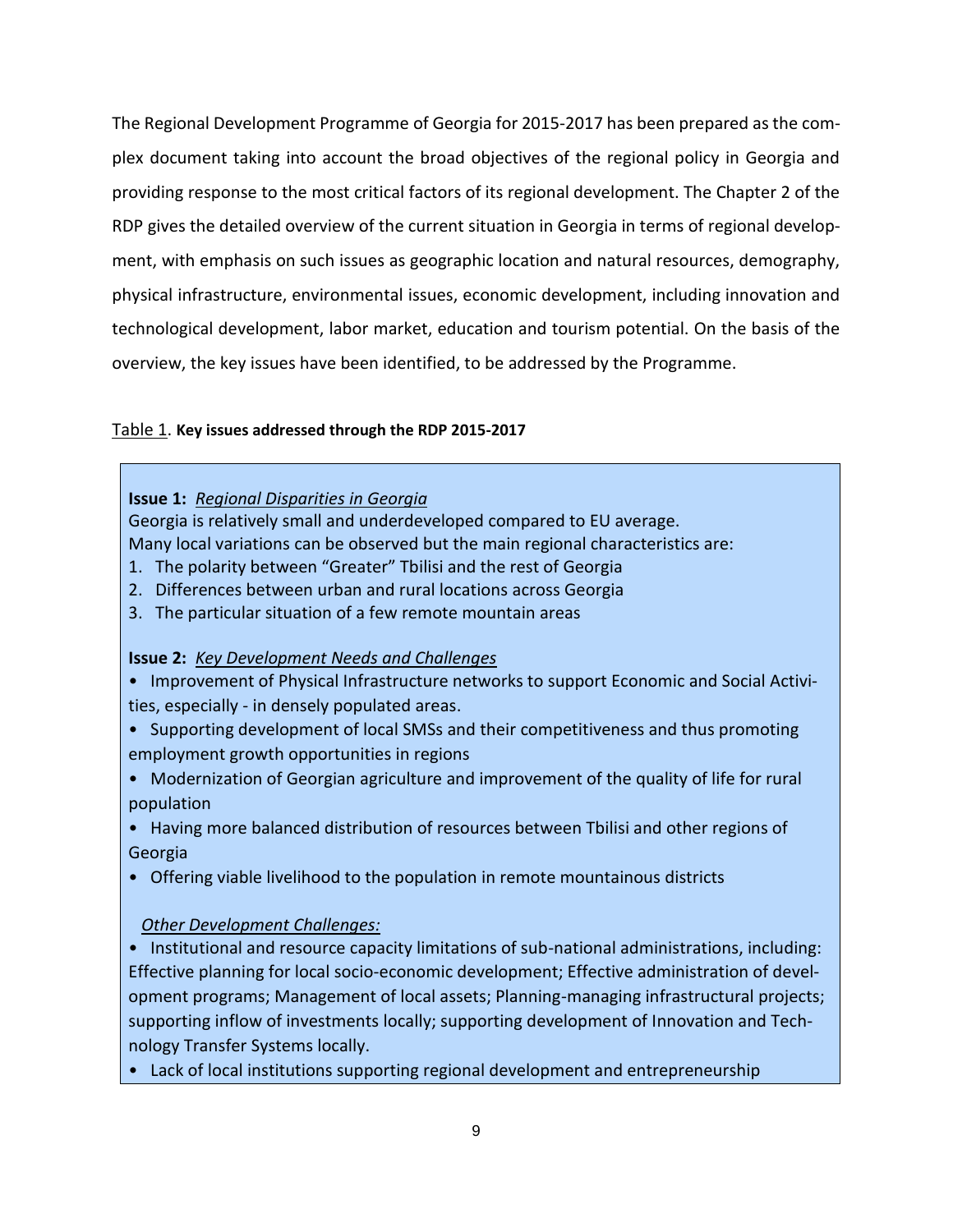• Sources of finances for investment (particularly in rural/remote locations) are often insufficient

- Lack of effective regional mechanisms to (co)attract FDIs in regions
- Relatively Poor level of local human/social capital.

## **Issue 3**: *Programme objectives*

*Overall Objective:* To contribute to more balanced and sustainable socio-economic development across Georgia;

*Specific Objectives:* (i) To support economic development and create new jobs, especially in those regions where the level of employment is low; ii) To improve the quality of life, especially in rural and less developed areas.

## *RDP Program Priorities:*

Priority 1 - Improvement of Physical Infrastructure and Environment Protection

- Priority 2 Supporting the Development of local SMEs and the Creation of New Jobs
- Priority 3 Rural Development

Priority 4 - Tourism Development

Priority 5 - Improvement of Human Capital and Development of Vocational Education Capacity at National and Sub-National Levels

In addition to these five thematic priorities, RDP covers potentially two geographically specific areas of intervention that is to be coordinated through this Programme:

- Implementation of Regional Development Strategies
- RDS Action Plans
- Effective application of (co)funding financial instruments Regional Development Fund of Georgia (RDF)
- Selection of projects to be financed from the Fund based on the respectively set objective criteria and methodology
	- 2. Targeted policy for High Mountainous regions.

The SWOT analysis of the Regional Development Programme 2015-2017, taking into account all the above mentioned factors, identified the following weaknesses of the current situation at the regional level in Georgia:

- Not only are resources attracted to Tbilisi from the rest of Georgia but there are concentration costs in Tbilisi itself;
- A major part of physical infrastructure still requires completion and development especially in less densely populated areas;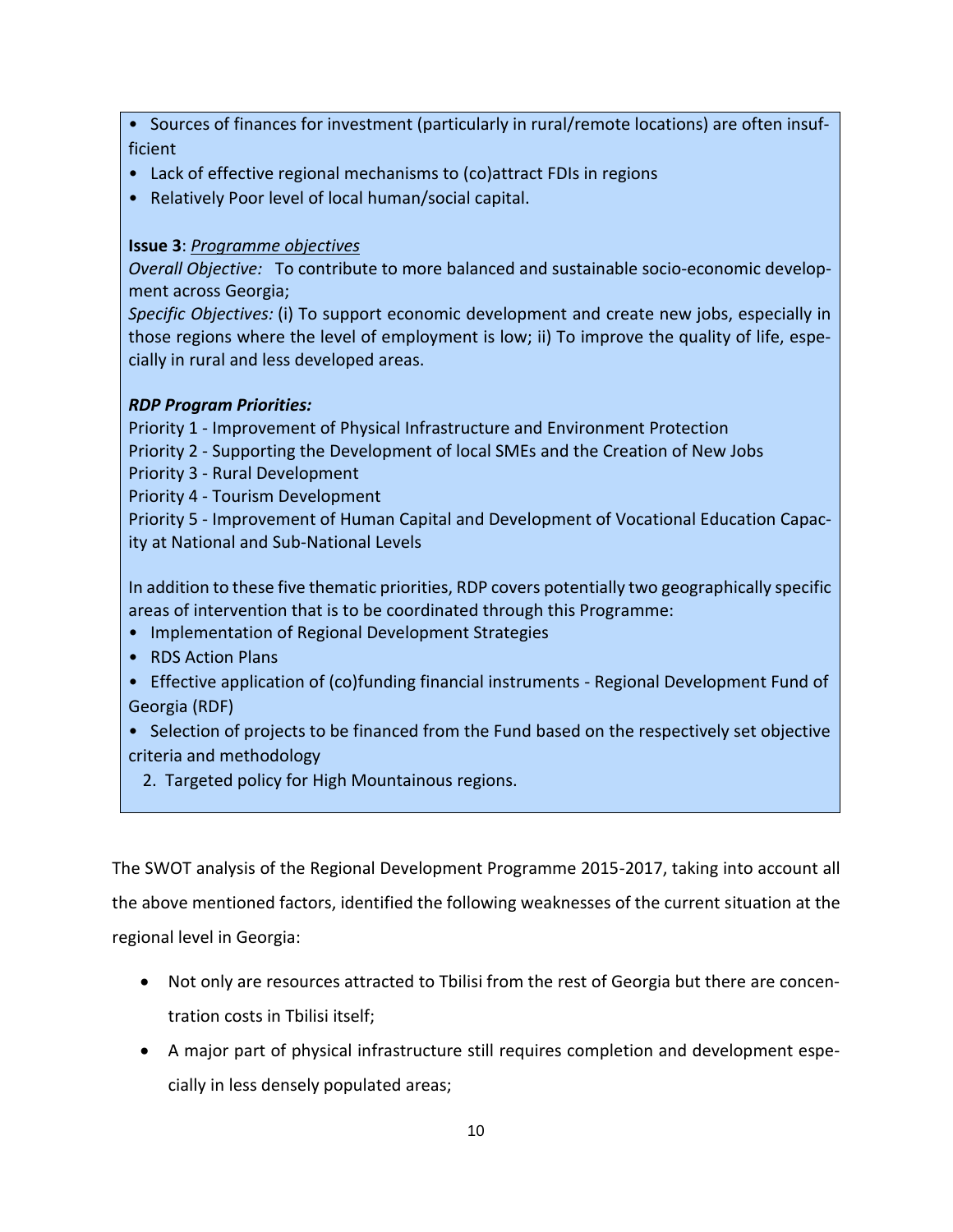- Much further VET capacity development and the adoption of standards is needed remote areas are still at a disadvantage;
- Sources of finances for investment (particularly in rural/remote locations) are often insufficient;
- Agriculture and rural based economic activities are not sufficiently responsive to market demand;
- Land ownership is fragmented and rarely registered;
- Remote mountainous municipalities currently are unable to support a viable population at present;
- Unemployment (especially, in rural areas where most of the population is self-employed) and underemployment still remains a critical problem;
- Regional and local governments' institutional and resource capacity limitations are still acutely problematic.

The identified weaknesses together with strengths, opportunities and threats served as the basis for indicating main needs in relation to regional development in Georgia. The needs then served as a starting point for defining the priorities and measures for the RDP.

**Need 1: Creation of the relevant physical infrastructure network in support of economic and social activities**. Within this need, the following investments are listed:

- development of transport system in order to maximize Georgia 's transit potential and enabling the access to transport hubs for the population of remoted regions and for investors willing to consider locations other than in limited number of regions with good transport infrastructure;
- water supply system development;
- waste and waste water treatment and air pollution facilities development;
- provision and security of supply of power (electricity and gas);
- improvement in telecommunications and information technologies in more remote areas.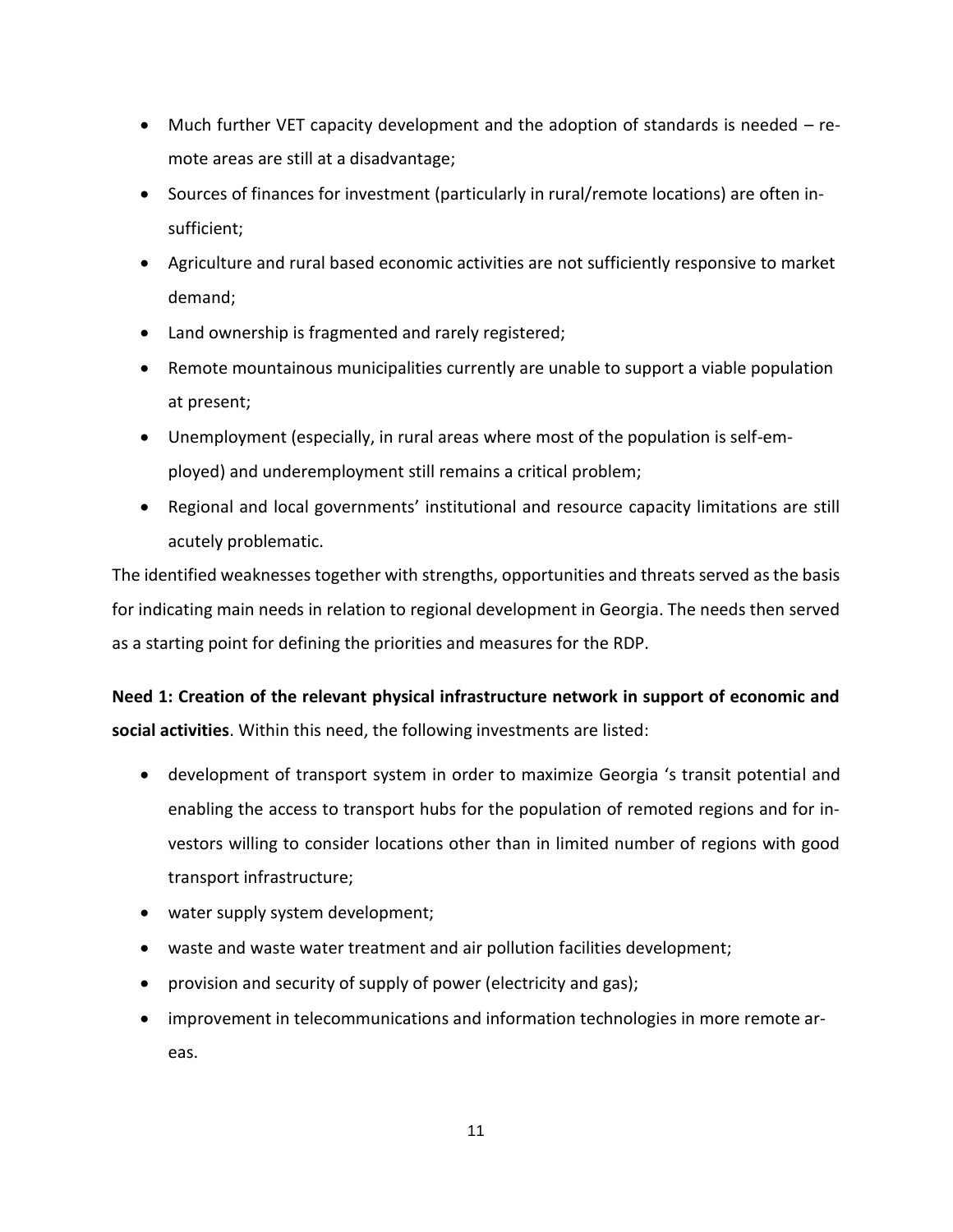**Need 2: Support to local businesses to increase their competitiveness as well as employment opportunities in Georgian regions**. Within this need, the following activities were indicated as the most important for further development:

- a regionally balanced provision of VET and labour market services;
- a more balanced regional dispersal of business services (including access to finance, business support services and availability of appropriate, secure and affordable business premises).

**Need 3: Modernizing Georgian agriculture and improving the quality of life for the rural population**, including:

- ensuring that national agricultural policies and institutional and regulatory framework cover all Georgian regions;
- irrigation and drainage infrastructure development;
- diversification of economic activities in rural areas;
- enhancement of financial support in rural areas.

## **Need 4: Balanced distribution of resources between Tbilisi and other regions of Georgia.**

## **Need 5: Remote mountainous districts to offer a viable livelihood for at least a core population**.

On the basis of the analysis of the current situation in the regional policy in Georgia, SWOT analysis and the identified needs the overall objective of RDP has been defined, which is:

 to contribute to more balanced and sustainable socio-economic development across Georgia.

Along with the overall objective, two specific objectives have also been indicated:

- to support the economic development and create new jobs, especially in those regions where the level of employment is low, and
- to improve the quality of life especially in rural and less developed areas.

In order to achieve the identified objectives 5 priorities were defined, and some of the priorities were divided into several measures. Below, an attempt to assess the relevance of the planned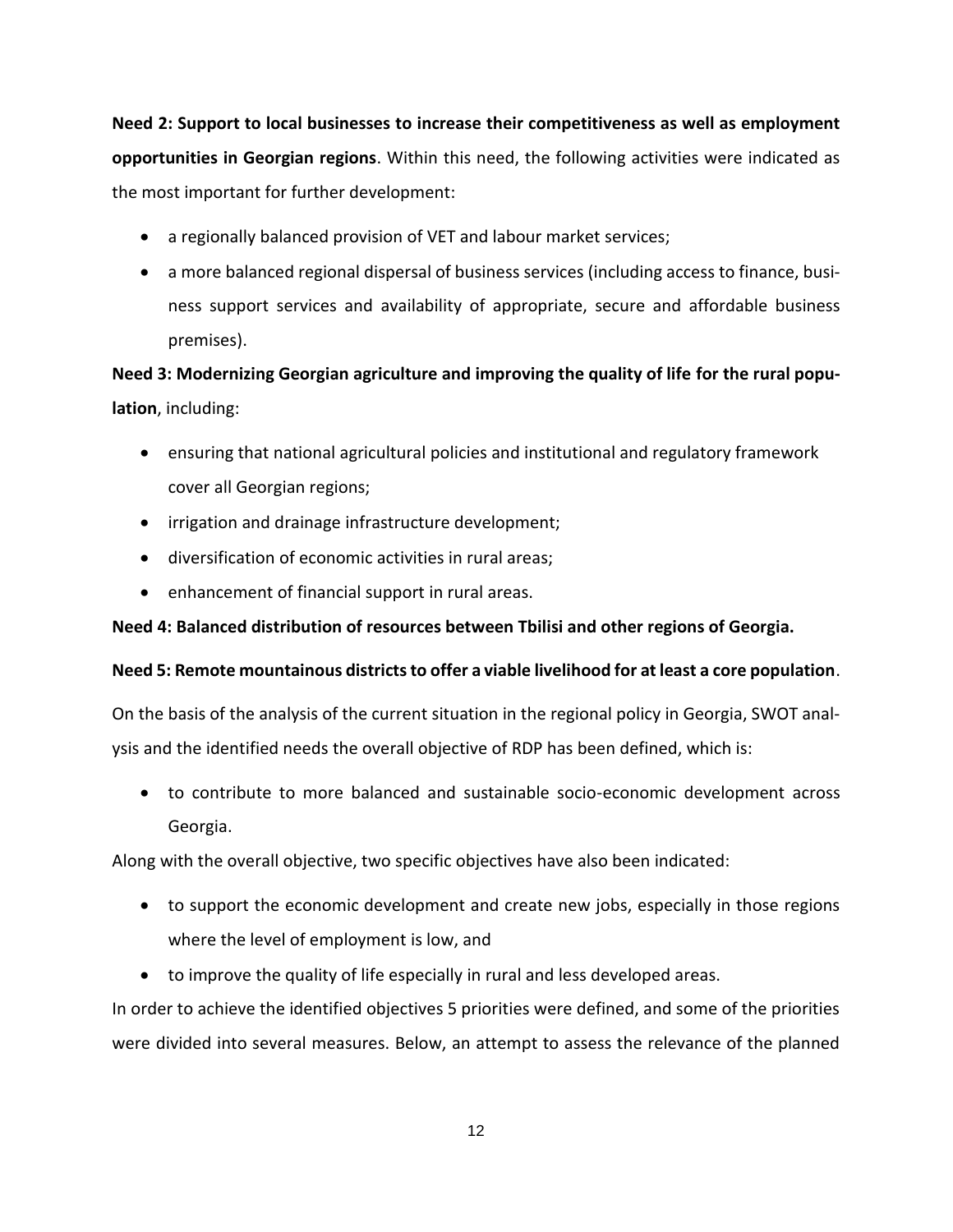interventions to the identified needs is presented. It is to be noted however that in many priorities/measures the assessment of the relevance is difficult due to the fact that by the end of 2016 the result indicators for the Programme were only started to be identified and output indicators for some of the measures were not available. Additionally, data on planned output indicators as a result of interventions are sometimes not collected by the implementing institutions and in some cases planned interventions are not implemented due to external factors.

#### **Priority 1. Improvement of Physical Infrastructure and Environment Protection**

The priority addresses the need of improvement of infrastructure, particularly in the rural areas. Among the infrastructure listed within the Priority there are roads of international and national importance, solid waste infrastructure, water supply, sewage and sewerage systems, reduction of risks connected to natural disasters and rehabilitation of damaged infrastructure, as well as promotion of stable forest management.

The authors of the Programme underline that development of new infrastructure and rehabilitation/modernization of the existing one not only improves living conditions for the population of the regions outside the area of "greater Tbilisi", but also constitutes a pre-requisite for increasing business investments in the regions.

About 64,6% of all funds available for RDP is allocated for implementation of this priority (GEL 2,397 million) and within the priority the bulk of the funds (GEL 1,809 million, i.e. almost 75,4%) goes for roads of international and national importance. In total, rehabilitation and periodical maintenance works are planned on 700 kilometers of roads, building of 80 kilometers of highway and construction/rehabilitation of 120 bridges. Not undermining the importance of good quality roads for the economic development and for enhancement of well-being of population by increasing the accessibility of the regions it is to be considered whether such structure of financing should be maintained also in the future. At the same time, one cannot ignore the fact that RDP budget reflects to the great extent the structure of the State budget, in which the expenditures on roads constitute one of the major positions. It is to be expected that the next regional development programme to be prepared for the years 2018-2020 will be less concentrated on road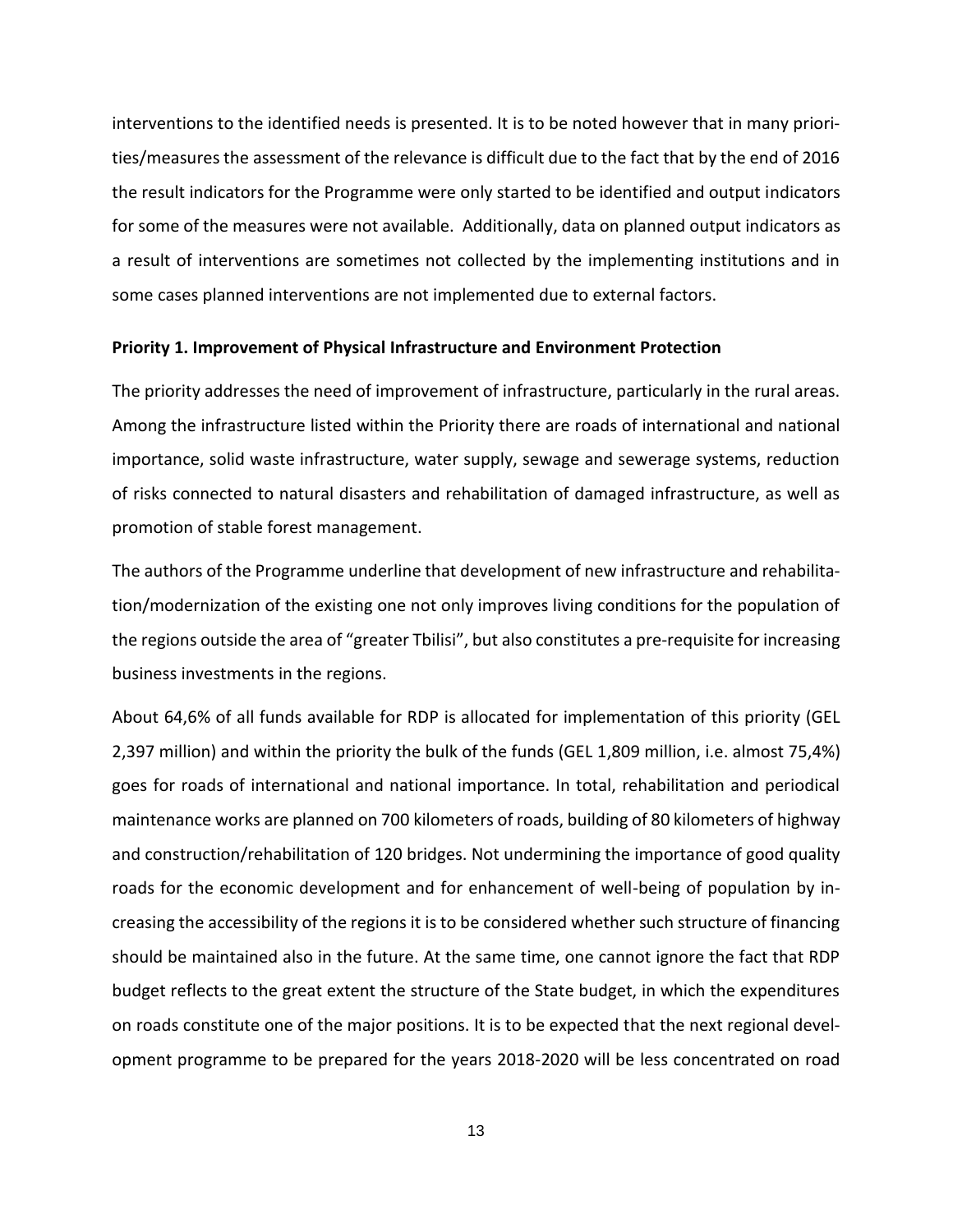infrastructure and other priorities will be much strongly supported, also with the use of external sources.

The second major amount of support within this priority (GEL 478 million or 12,9% of total allocation for RDP) is dedicated for the improvement of the water supply and sewage systems, addressing the pressing social need to improve provision of potable water and sewerage systems, especially in rural areas. Investments in this area may have an immense impact on improving living standards in rural and less developed areas.

Other activities within the priority will have less impact on the general and specific objectives of the RDP due to the limited allocation, dispersed among 3 measures. The smallest amount (40 million GEL) will be disbursed for the Solid Waste management- specifically for Kvemo Kartli Waste Management Project (EBRD, SIDA) ( 4,5 million GEL) and The Integrated Solid Waste Management project of Kutaisi (EU, KFW) ( 7,5 million GEL).

#### **Priority 2. Supporting the development of SMEs and the creation of new jobs.**

According to RDP, half of the Georgia's GDP is produced in Tbilisi. SMEs constitute 60% of all enterprises in Georgia (according to GEOSTAT, the total number of registered enterprises exceeded 554 thousand in 2014, however many of them do not operate) and only 55% of them are located outside Tbilisi. The analysis presented in the RDP shows that major obstacles for SMEs are: concentration of enterprises in the "Great Tbilisi" area and some other big cities, low number of companies active in manufacturing, lack of financing, small number of jobs offered. As a result, 60 million GEL has been allocated for promotion of micro and small businesses and stimulation of local industrial productivity through affordable loans and leasing, trainings, consulting and grants, as well as for creating new enterprises. It is to be noted that although the instruments planned for implementation within this priority in terms of number of loans available for SMEs, new enterprises set up and jobs created are quite impressive, it can be presumed that the needs in this respect are much greater and the funds allocated for the priority may not be sufficient to achieve a significant change in the sector.

#### **Priority 3. Rural development.**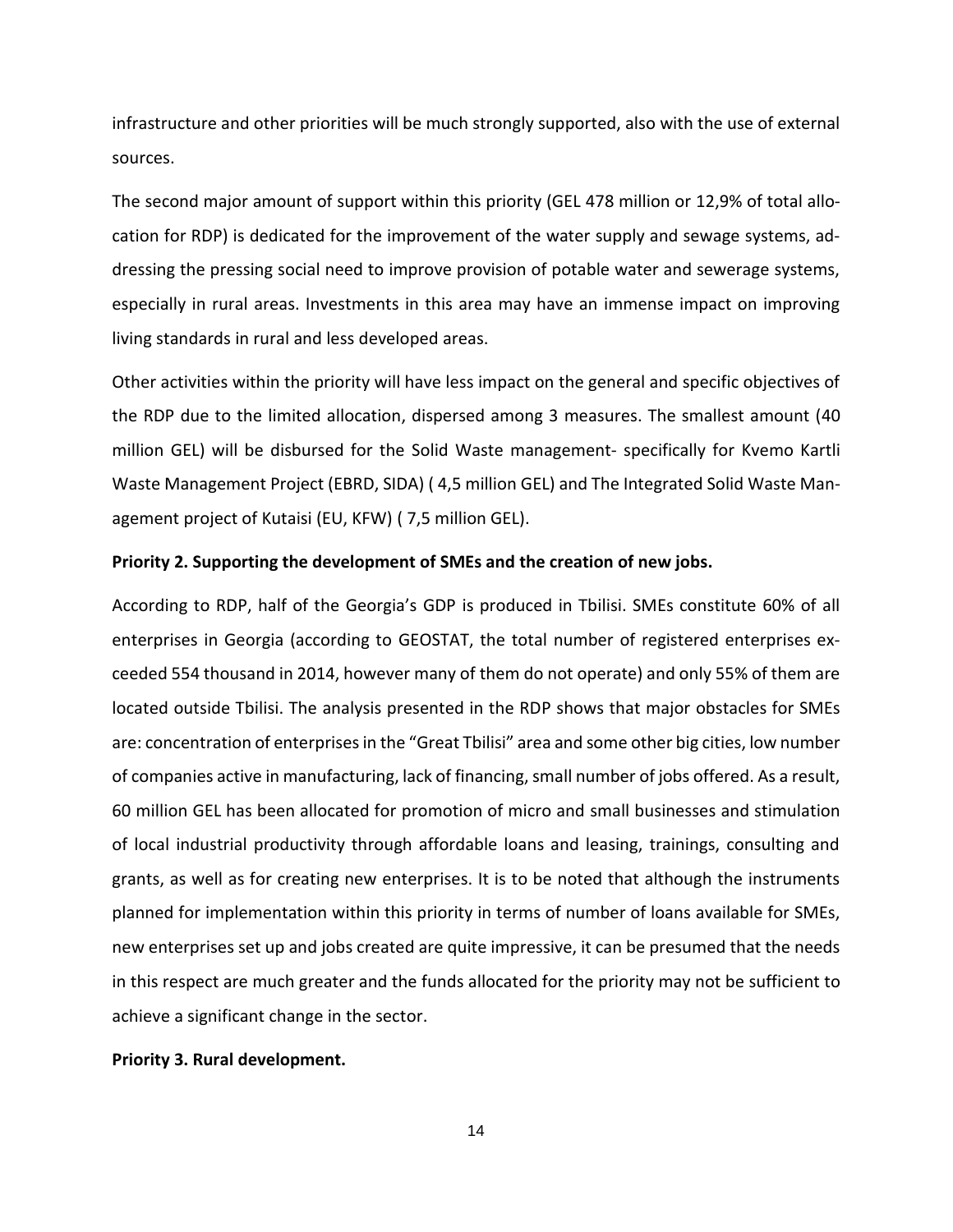The priority concentrates on several measures dedicated to development of rural sector in Georgia, such as modernization of the irrigation system, access to affordable credits for farmers and companies dealing with agribusiness, land market development and other programmes, such as (as indicated in the RDP): introduction of new and innovative agrarian technologies, increasing food safety, enhancing the phytosanitary safety of the country, development of winery. Total allocation for the Priority is 737,6 million GEL (19,8% of the total allocation for RDP).

The structure of the Priority reflects properly the Need 3 identified within the RDP, among which there were the development of the irrigation and drainage infrastructure, diversification of economic activities in rural areas and increase of financial support in rural areas. Almost 30% of the funds (221 million GEL) in this Priority is allocated to the modernization of the irrigation system. As a result of implementation of the activities within this measure additional 199 ha of land plots are to be irrigated and the acreage of the land with proper drainage system will constitute 18,600 ha (45% of total drylands, which is a 15% increase during the implementation period of RDP). The significant impact on the achievement of the objectives of the RDP may also be expected as a result of spending of GEL 90 million on improving the access to affordable financing for farmers and agricultural companies.

#### **Priority 4. Tourism development**

Within this priority 93,2 million GEL is allocated to increase the attractiveness of Georgia for international tourists, which will increase revenues as a result of the increased number of tourists. Within the priority it is planned that regional studies analyzing the tourism potential on regional and local levels will be developed and training courses organized to enhance the competences of the Georgian National Tourism Administration and the local tourism services providers. Development of tourist products and organization of marketing events is also planned. The Priority responds in the broad sense to the Need 5: to support the economic development and create new jobs, especially in those regions where the level of employment is low, since in many locations tourism can constitute the basis for development of local and regional economies. Since the amount of tourists is growing yearly, accordingly the amount of budget allocations to tourism development is also growing since the start of the programme in 2015. In 2016 compared to 2015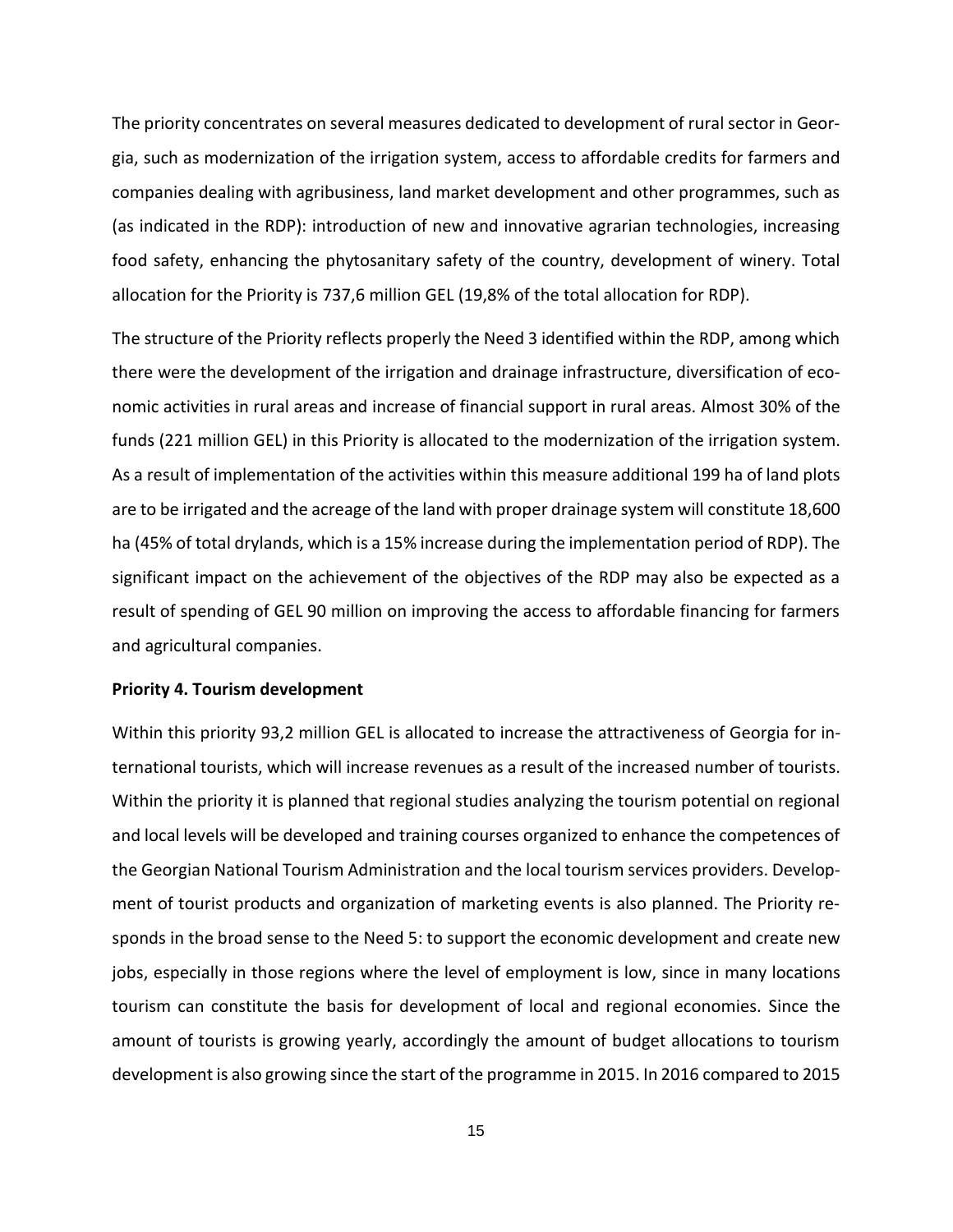the growth of amount of international visitors in the country constituted 7,6% (6,35 million tourists) whilst in 2015 the growth was 7% (5,9 million) compared to the same period of 2014. In terms of financial resources, 23 million GEL have been allocated in 2015 for the priority and in 2017 we are going to observe more than twofold increase in the allocated funds (50 million GEL). As a result of all the above mentioned, the inflow of foreign currency in the country has increased as well, which is vital considering lately occurred currency rate deterioration.

# **Priority 5. Improvement of human capital and development of vocational education institutional capacity at national and sub-national levels**

The priority aims at enhancing Georgian labour force qualifications to respond to the business needs. In order to achieve this goal, several measures have been planned within the priority to ensure the availability of trained work force across the country. This is planned to be done through conducting the Labour Market Demand Survey, rehabilitation of existing network of VET colleges (construction, reconstruction, equipment and staffing), improving the vocational education and trainings for agriculture related sectors and training of VET teachers to ensure the continuation of their professional development. Additionally, the priority provides the development of institutional capacities of the local self-governments through training programmes for civil servants employed in local self-governments and regional administrations.

The priority responds to the Need 2: Support to local businesses and increase of their competitiveness as well as employment opportunities in Georgian regions, and specifically to the 2a Need: A regionally balanced provision of VET and labour market services. With the measure 5.3 (Vocational teaching and education, agriculture related extension system) it also responds to the Need 3: Modernizing Georgian agriculture and improving the quality of life for the rural population.

Generally, the priorities are the response to the identified needs, however not all of listed needs have been addressed in the RDP. Such activities as provision and security of supply of power as well as telecommunications and information technologies remain outside the scope of the programme. Additionally, some well justified needs, such as the need to ensure that national agricultural policies and institutional and regulatory frameworks cover all Georgian regions, balanced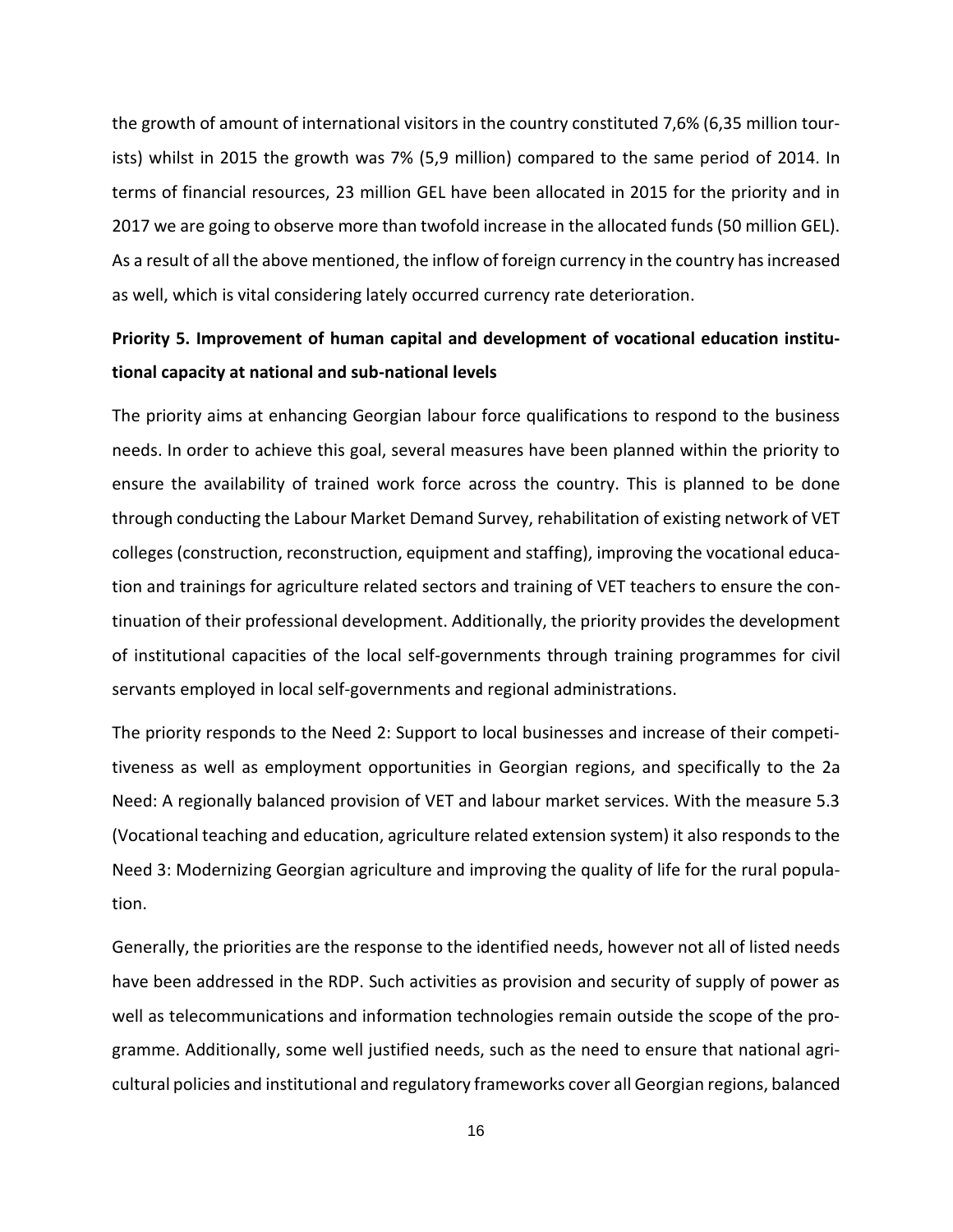distribution of resources between Tbilisi and other regions or ensuring that remote mountainous district offer a viable livelihood for the population have to be taken into account while preparing other special state programmes. But it is to be noted that as a rule, the activities within the Programme are to be implemented outside the area of "greater Tbilisi", thus serving as a tool for achieving the more balanced development of the country (however some exceptions can be observed).

The priorities and measures proposed in RDP can be assessed as still valid, however some doubts arise when analyzing the detailed content of several measures. It seems that in some cases planned interventions are not implemented and instead some others are proposed, the adequacy of which can be assessed only after the analysis of result indicators.

The main problem in evaluation of the progress achieved is the lack of result indicators in the original documents related to the PRD (the programme itself and the RDP Monitoring Plan). So far, the progress has been analyzed only on the basis of output indicators, and in several measures these indicators have changed in course of implementation period due to changes in the content of some measures and also due to the fact that some of the indicators, although planned, are not collected by the implementing institutions. At the end of 2016, an effort has been taken to determine the set of result indicators for the Programme and the Annual Monitoring Report for 2016 for the first time presented the achievement of the Programme in terms of quantified results. This can bring substantially more data for preparing the ex-post evaluation of the programme at the end of 2017 - beginning of 2018.

#### <span id="page-16-0"></span>**4. Actual Achievements of the Programme**

The chapter aims at delivering the answer to the second evaluation question, i.e.: What are the actual achievements of the Programme.

As reported in the monitoring reports and confirmed by representatives of MRDI, ministries and implementing agencies, the overall progress of the 2015-2017 RDP in financial and physical terms should be assessed as a very positive: despite budgetary problems caused by fluctuation of the economic performance and changes in the policy priorities (e.g. increase funds for tourism and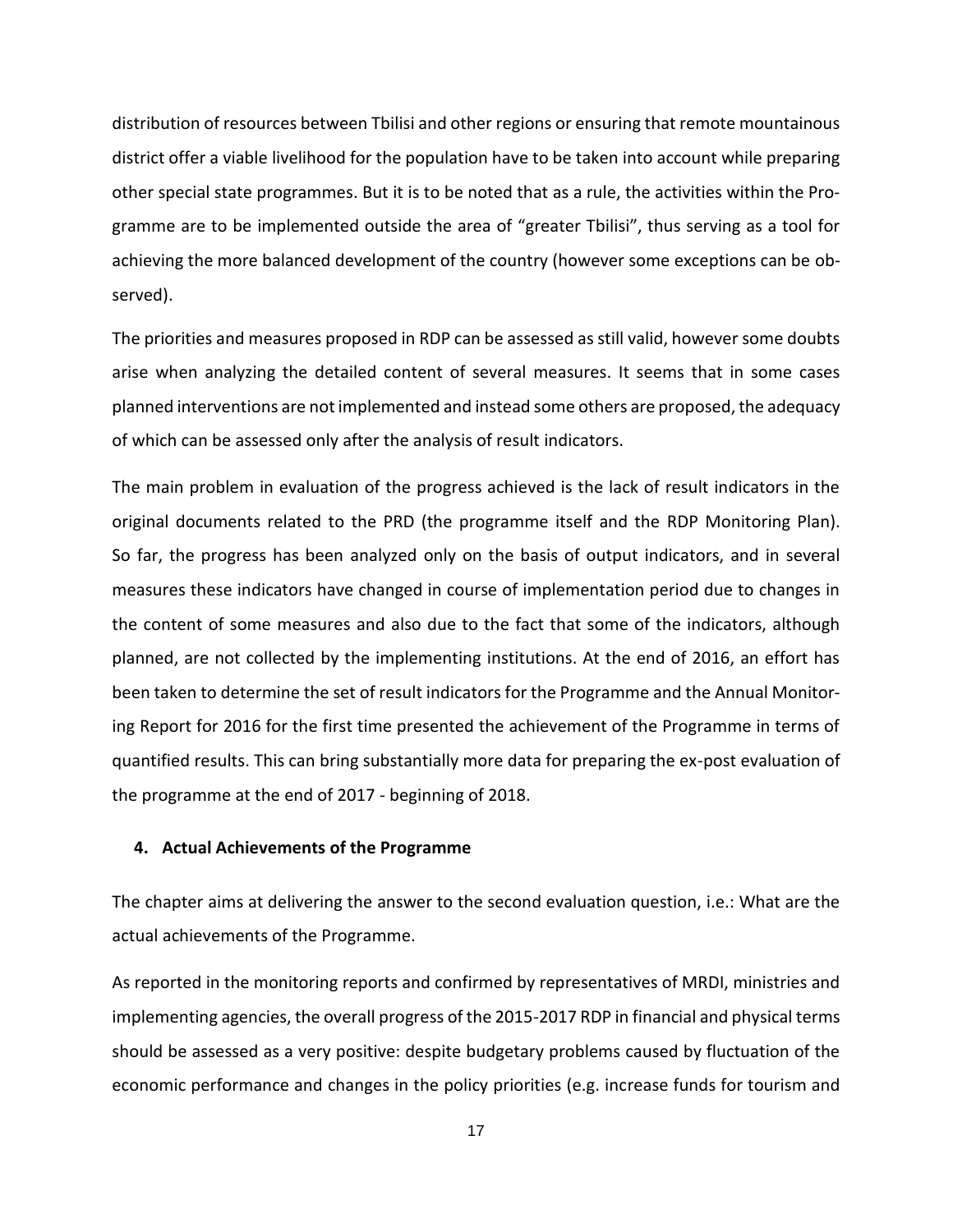agriculture) financial and physical targets (products indicators) set for the whole implementation period are likely to be achieved.

The progress of the programme in terms of socio-economic results at this stage is difficult to assess. Only limited observations can be drawn at the level of individual measures as discussed in previous chapter, relating to the following issues:

• After only 22 months since the start of the programme, broader impact on competitiveness, economic activity and territorial cohesion cannot be properly assessed;

• lack of indicators measuring the expected results in the RDP;

• Low availability of indicators to measure socio-economic development; this relates both to the lack of needed indicators at national and regional level in particular and the fact that in many cases the recent available data provided by GEOSTAT and other agencies show the situation at the end of 2015 or even 2014.

By the end of 2015 expenditure on the implementation of measures included in the RDP amounted to GEL 1128.7 million, which represented 96.7% of the amended State Budget in December 2015. In 2016, the second year of the implementation of the programme, total expenditure amounted to GEL 1201.2 million. In both years, the expenditures were much higher that the EU Financing Agreement performance condition (Policy reform matrix, Policy area 3) for 2016 – "*Annual actual expenditure under the regional development programme should be within 80% of the overall public/budgetary expenditure foreseen for the RD in the year in question".* Cumulative amount of expenditure under 2015-2017 RDP reached GEL 2232.4 million, which represents 65.8% of total expenditure (GEL 3501 million) planned under RDP until the end of 2017.

Priority 1 "Improvement of physical infrastructure and Environment Protection" has influenced most the overall implementation rate since the allocation for this priority represents almost 58.5% of total Programme. Under this priority, the biggest share of allocation is devoted to financing construction, modernization and maintenance roads of international and national importance.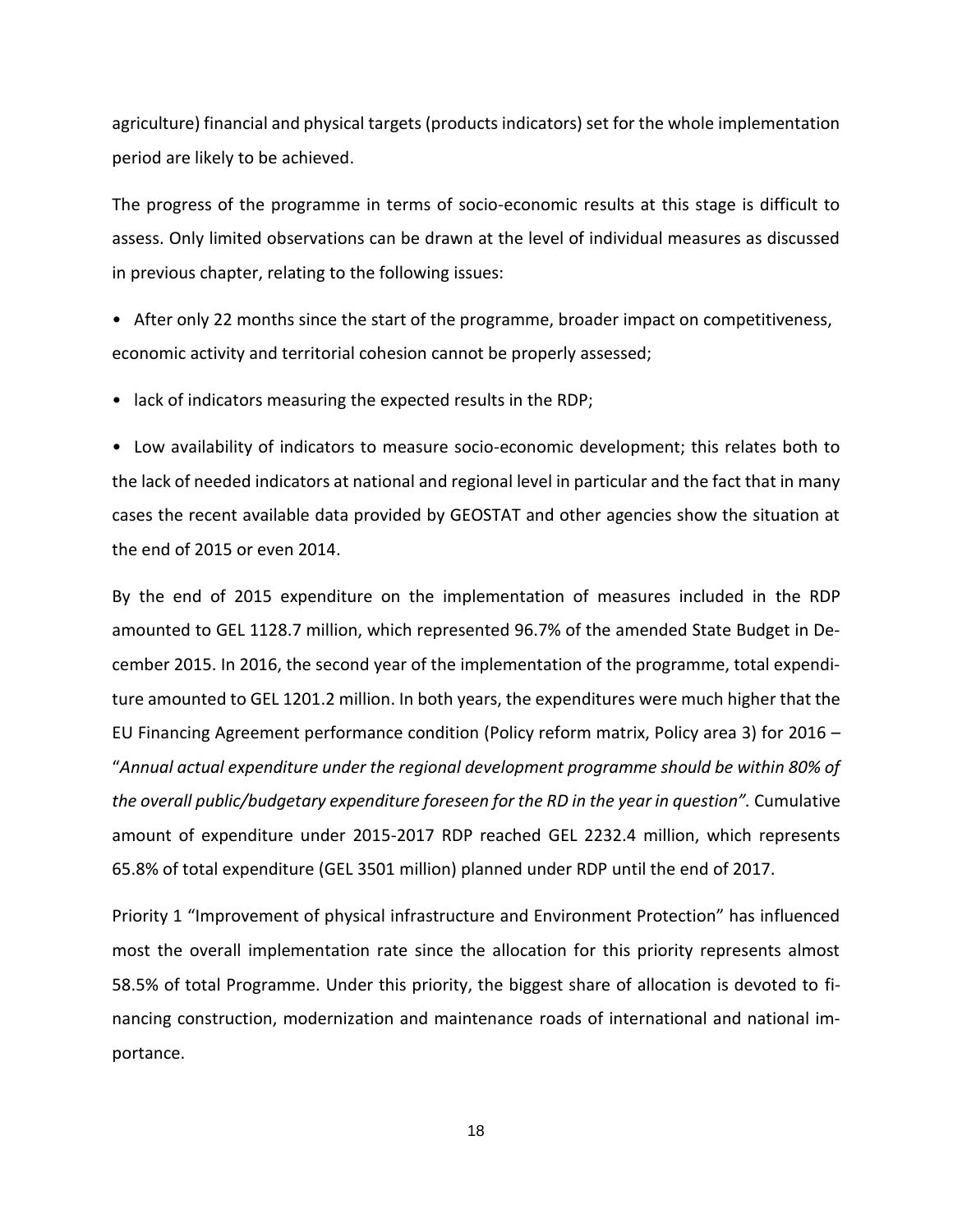The priority with the second biggest allocation is rural development, which includes various supporting measures for development of agriculture and rural areas, including construction and modernization of irrigation systems, agro credits and financing vouchers for small farmers' activities. Such concentration of allocated funds under RDP for upgrading infrastructure – national and local scale roads as well water and sewage systems on one hand and agriculture on other, shows the biggest needs and political priorities of the government. However, it has to be noted that the response to the challenges of regional policy in Georgia will require the more balanced allocation of funds to address also broader socio-economic needs.

The measure with the third biggest allocation is Regional Development Fund, financing different types of infrastructural projects (from roads, water and sewage facilities to street lighting and kindergartens) identified by municipalities and taking into account regional development strategies' goals – balanced development of Georgia's regions.

Below, the progress in implementation of each of the measure at the end of two years of implementation (2015 – 2016) is presented together with general performance assessment.

#### **1.1. Roads of International and National Importance**

1) The measure - maintenance, rehabilitation and construction of the roads of international and national importance is implemented by the Roads Department of MRDI. During two years of implementation 486 km of roads were rehabilitated (69.4% of target for the whole implementation period), 54 km of highway were constructed (66.9%) and 76 bridges were built or rehabilitated (63.3%) for the total amount of 1,350 million GEL. In terms of result indicator, decrease of travel time from Tbilisi to Batumi (the capital of Adjara AR and the port on the Black Sea) from 5h 45 minutes to 5 h has been achieved.

The representatives of Roads Department mentioned the increase of transit competitiveness of the country, improving international and regional mobility and reduction of the traffic accidents as the expected results of their activities, however they were not able to demonstrate the result indicators due to specific complexity of the activities and lack of data collected. The department needs to work further to create result indicators in order to measure the medium and long-term results achieved in a more sophisticated way. The number of traffic accidents, as affected by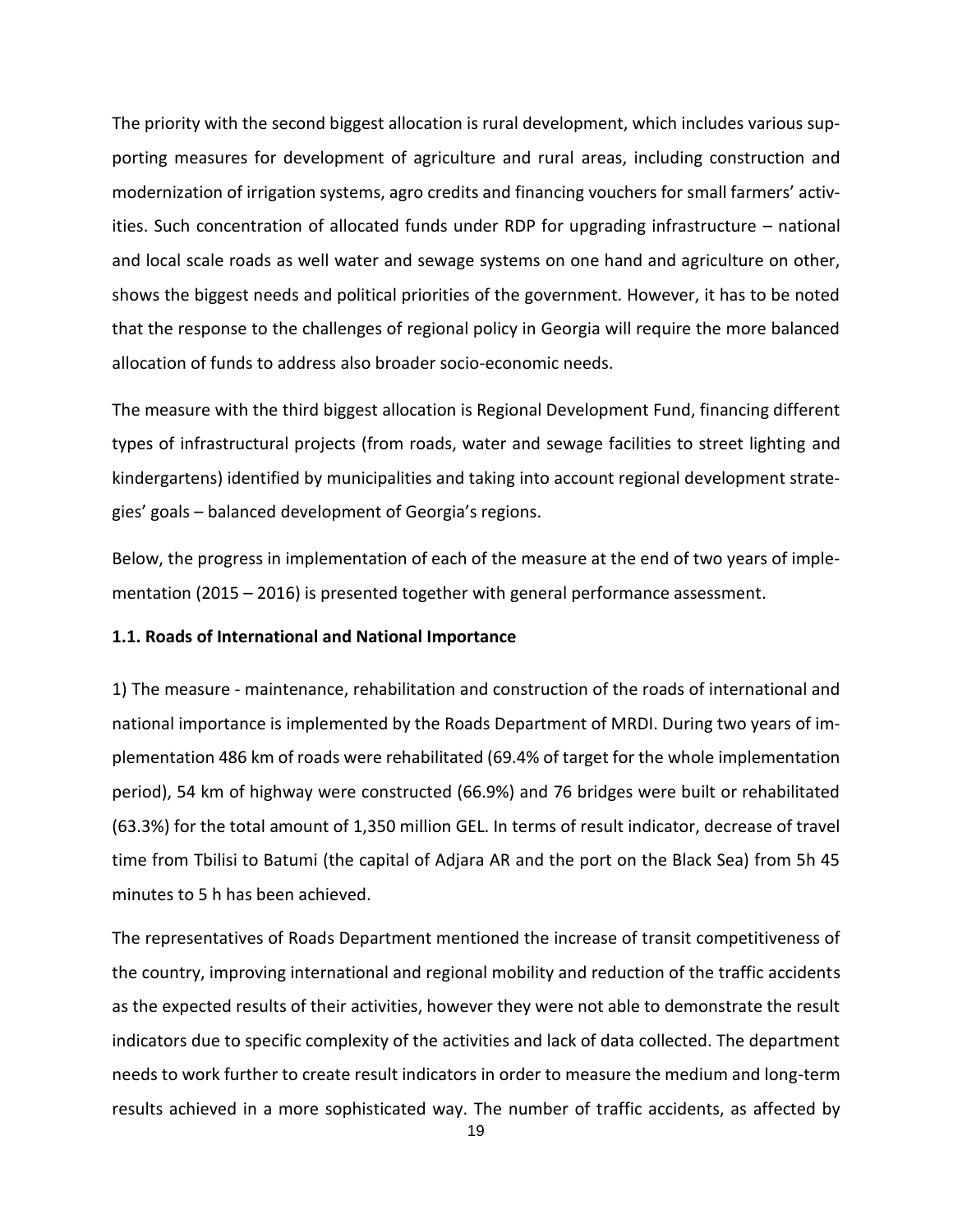other factors rather than the conditions of roads, should be withdrawn and substituted with relative one(s).

2) The capacity of the Roads Department in terms of implementation of the goals and objectives mentioned in the RDP may be accessed as decent.

#### **1.2 Solid Waste Management**

1) The management of the landfills is implemented by the Solid Waste Management Company. In years 2015-2016 the Company spent GEL 27.2 million for closing down 17 landfills in different regions and rehabilitation of 18 landfills. As a result, by the end of 2016 the percentage of landfills with modern management and improved environmental conditions to total area of landfills grew from 23% in 2014 to 89%.

2) The capacity of the company to implement the goals and objectives of the RDP is to be assessed as decent.

#### **1.3. Construction and rehabilitation of water supply and sewerage system.**

1) The measure is implemented by the United Water Supply Company and Municipal Development Fund. The institutions spent GEL 293.6 million within two years of the Programme on rehabilitation of 1278 km of pipeline and as a result of this activity more than 15 thousand of new customers were connected to the water supply system.

This measure shows very good performance, however, in the monitoring reports the company indicated a set of problems (weather conditions, long run negotiations of the land owners and broken obligations of sub-contractors) as the reasons for delays.

The result indicator (the share of population with 24-hour water supply in all regions) shows some modest progress. In 2014, 5.4% of the population of targeted locations received the potable water within 24 hours, while in 2015 this share increased more than twice to 13.6% and to 18.9% in 2016. In the RDP Measure Sheets the Company set up the target - 95% of population supplied with water within 24 hours by 2019. But if one takes into account the fact that Tbilisi, Mtskheta and Rustavi have 24-hour water supply, the general result is more optimistic since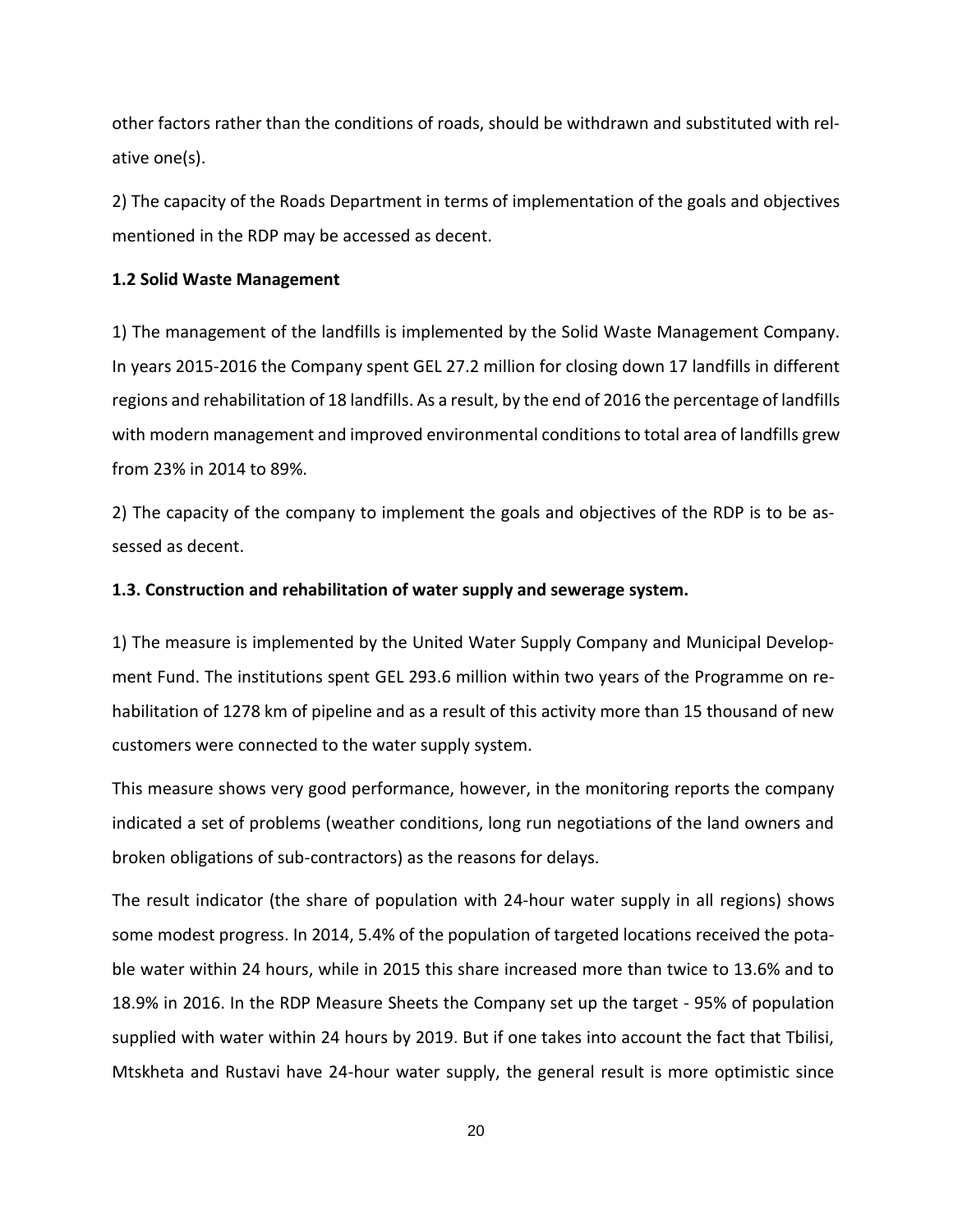about 49% of the entire population of Georgia (excluding Adjara where a local company operates) is provided with potable water during 24-hour by the end of 2016.

2) Based on the result indicator, one should assume that the capacity of the Company in implementation of the RDP goals and objectives is relatively modest. In other terms, the company needs to improve further its performance or change indicators to measure the expected results.

#### **1.4 Natural Disaster Risk Reduction and Protection**

1) The measure aiming at reducing risk and increasing protection against natural disasters is implemented by National Environmental Agency of the Ministry of Environment and Natural Recourses Protection of Georgia and by the Roads Department of Georgia. During 2 years, 42.8 million GEL were spent by these two institutions.

The National Environmental Agency prepared 9 analytical studies with the recommendations defining the possible hazards and established natural hazards early warning system in 205 locations. Additionally, in 3 municipalities plans for preventive measures were created. Unfortunately, the Agency did not set the targets for the whole implementation period.

Within two years the Roads Department implemented 35 bank fortification projects (target for 2015 – 2017 period is 50) and works of immediate response and prevention of disasters were done in 42 locations out of 70 targeted. As a result of these projects the increase in number of inhabitants living in 2 km buffer zones protected from natural disasters from 159 thousand in 2015 to 356 thousand in 2016 is observed.

2) The capacity of the National Environmental Agency is relatively modest, unless it is able to prove the opposite by the result indicators in the further period. Meanwhile, the performance of the Roads Department is to be assessed as decent.

#### **1.5 Georgia Forest Inventory and Implementation of a Stable Forest Strategy**

1) The measure aims at promotion of state forest management system. The National Environmental Agency implemented number of activities and presented several physical output indicators to measure the results. In 2015-2016 period sanitary conditions improved on 48 400 hec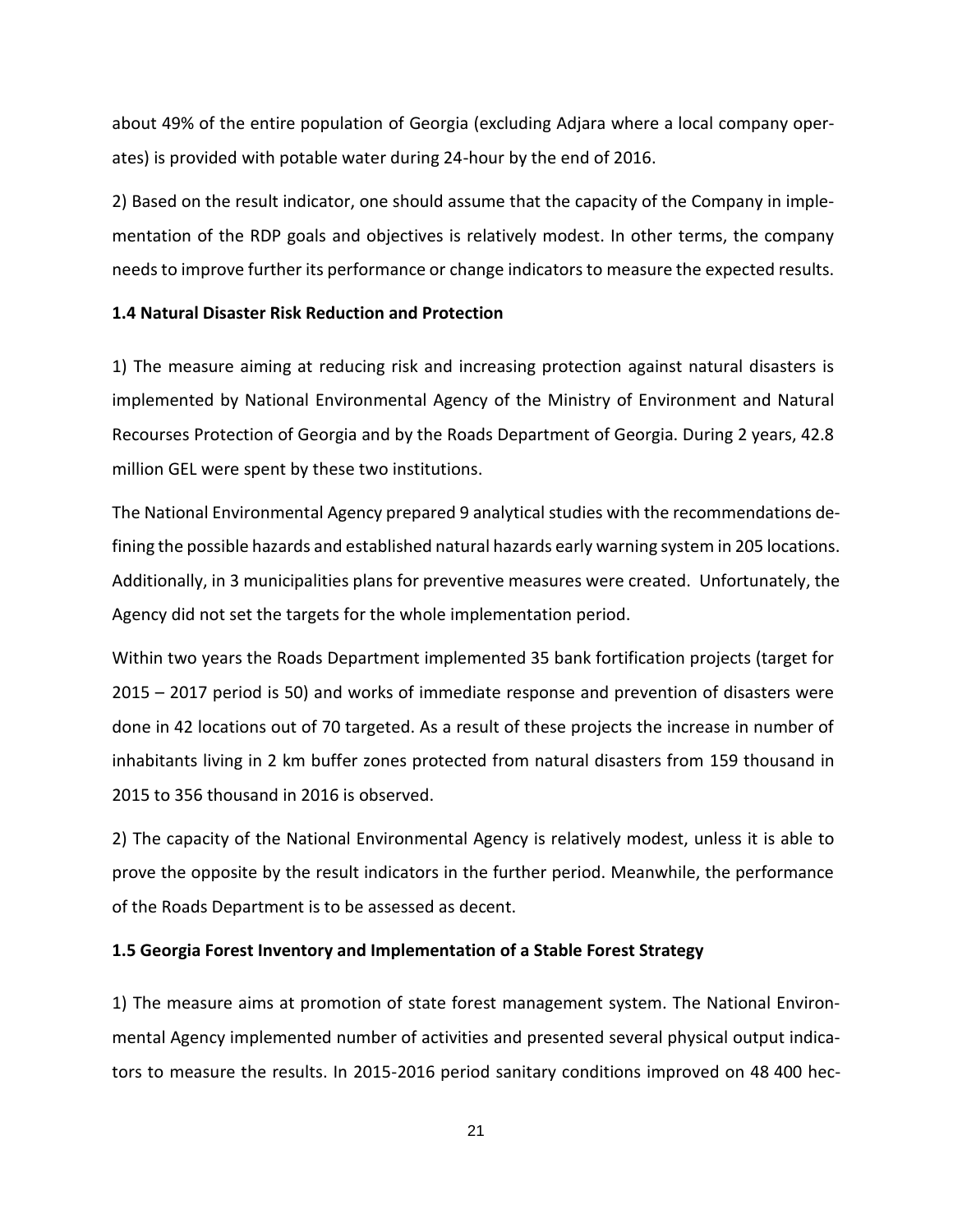tares of forests (about 56% of target for the end of 2017), 275.32 km of forest roads were rehabilitated (about 37% of target for 2017). Additionally, 700 foresters and branch specialists were trained (representing 77% of the target).

The result indicators proposed by the Agency is the share of the inventoried forest area (i.e. for which the information is available and which is managed according to modern standards) to total forest area. The indicator shows increase from 10.25% in 2014 to 15.62 in 2016, which seems to be the modest result.

2) The Agency's capacity to implement the RDP is to be assessed as good, however the demonstrated indicator results achieved need to be improved further.

Resuming, Priority one of 2015-2017 RDP one could conclude that the best performance was observed in the Measures 1.1, 1.2 and 1.4 (partly), satisfactory in the Measure - 1.5, while in the Measures 1.3 and 1.4 (partly) the performance was relatively modest. The indicators reflecting the results achieved by the implementing agencies need to be elaborated further at the beginning of 2017.

#### **2.1 Supporting Business in Georgia's Regions through Institutional and Programming Activities**

The measure 2.1 aims to promote micro and small businesses and stimulate local industrial productivity through affordable loans and leasing for medium and large enterprises, trainings, consulting and grants for small and micro businesses. The government programme named "Produce in Georgia" consists of two parts: i) loans and leasing for existing businesses (industrial part) and ii) supporting small and micro business start-ups. The programme is implemented by Enterprise Development Agency of the Ministry of Economy and Sustainable Development. The increasing rate of employment and exports sales were mentioned as the expected results in the RDP Measure Sheets.

During the evaluation period, 51,3 million GEL were spent among others for support of 105 enterprises (which constitutes 161% of the target for 2017), equipment of 75 enterprises was upgraded (no target value for 2017). Also, 3207 business were set up in the regions (target value for 2017 being 3000) and 6432 jobs were created (which exceeded by 34% the set target for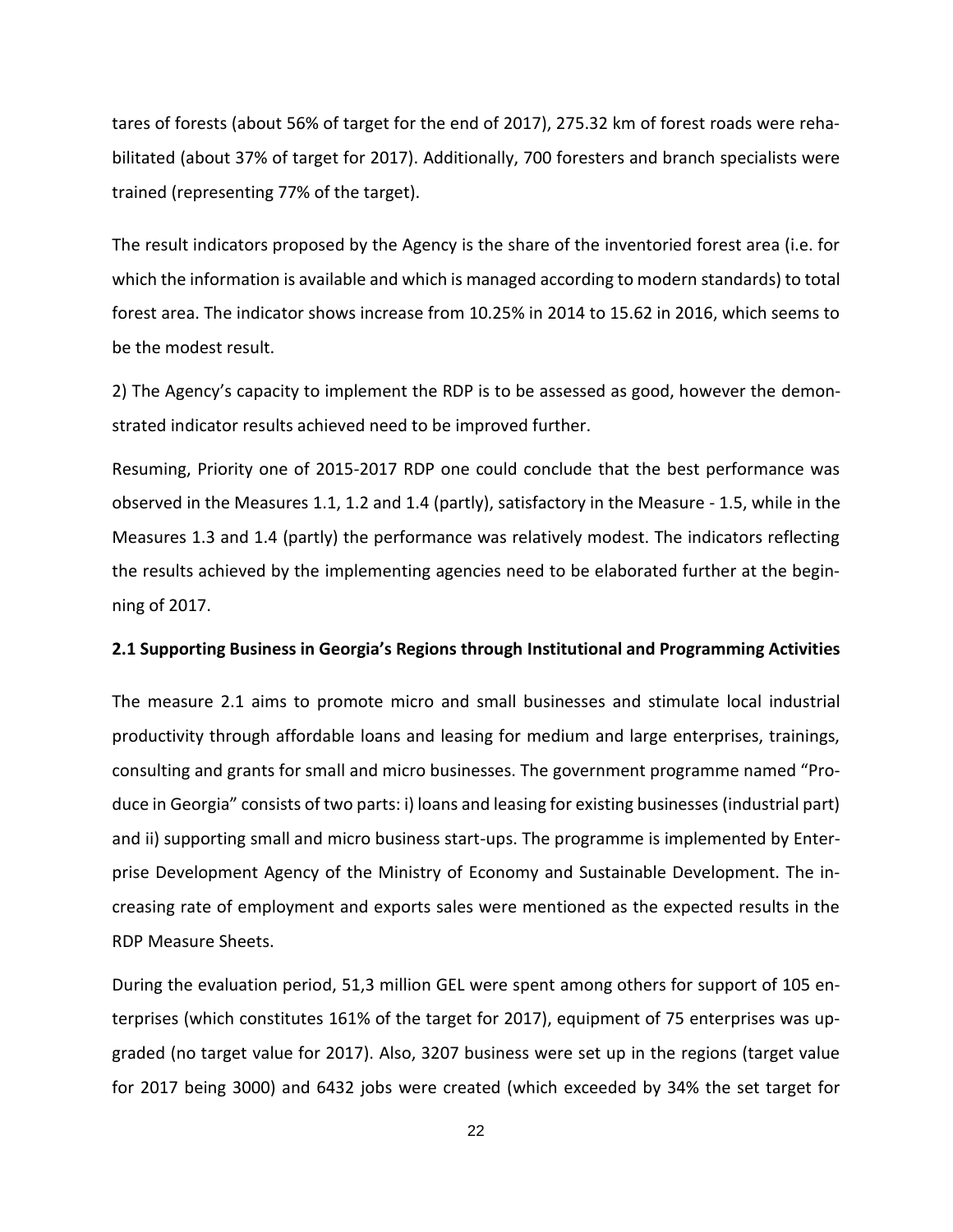2017) which resulted in increase of the share of persons employed as a result of the programme to total number of employed in SMEs across the country from 0.44% in 2014 to 2.2% in 2016.

According to the output indicators mentioned above, the performance of the programme was successful.

2) Taking into account successful progress of the output indicators of the programme, whilst also the absence of more result indicators for the present moment, the capacity of the Agency in implementation of the RDP may be assessed as satisfactory.

Resuming, the Priority 2, performance of the Measure 2.1 is to be assessed as satisfactory. In order to achieve the more advanced performance, the Agency needs to demonstrate further the success by presenting the result indicators.

#### **3.1 Modernization of Irrigation System**

1) The measure aims to improve irrigation system and remove excess water from flooded areas. During the evaluation period, 131.3 million GEL was spent on 90 projects on improvement of amelioration system in the dryland areas by the United Amelioration System Company. The acreage of the additional irrigated land plots increased by 38 thousand hectares in the evaluated period and it was about 4 times more than 2017 target. The acreage of the land with the proper drainage system at the end of 2016 reached 12 thousand, i.e. 2 times more than it was targeted for 2017. It resulted in the increase of the share of ameliorated area to total area from 32% in 2014 to 40% in 2016.

During the interview, it was noted that the company needs about GEL 1 billion (about EUR 375 million) during next 5 years in order to finish the planned rehabilitation and construction projects. The total dryland is 278 thousand hectares, of which 100 thousand is ameliorated. In order to finish amelioration of all the land by 2020, the company should ameliorate 35.6 thousand each year, which exceeds significantly the values achieved during 2015 – 2016. Therefore, the performance of the measure is satisfactory however its improvement depends on the possibilities to attract additional funds by the company.

#### **3.2 Improve Access to Finance**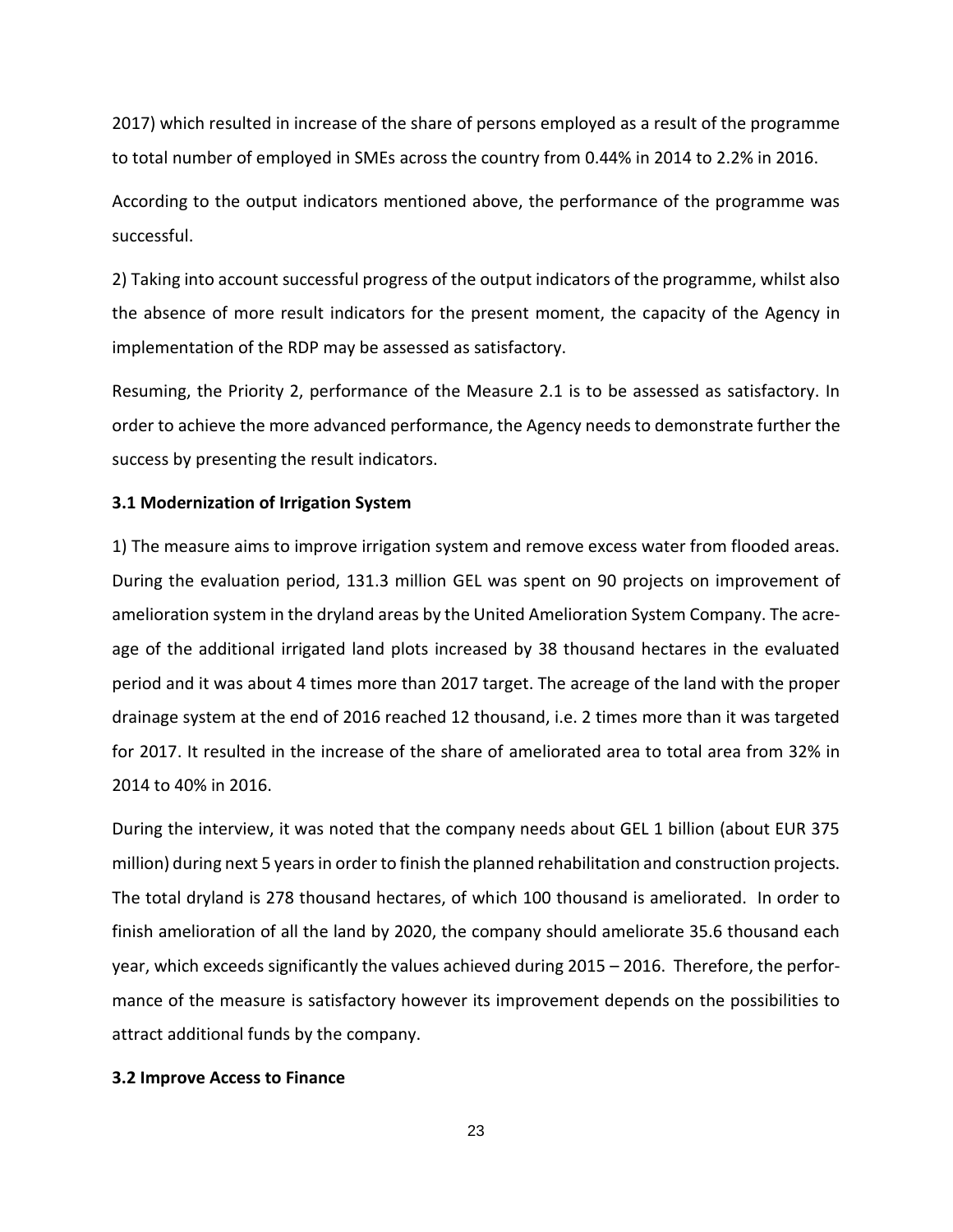1) The measure aims to increase access to financing possibilities of farmers and their groups by using cheap agro-loans. During the evaluation period, the number of new enterprises and farms which received the loans was 28 (2017 target - 50). The number of loans issued by the programme exceeded 5.9 thousands, which is 2 times more than targeted, however the significant decrease in issuing loans in 2016 in comparison to 2015 has been observed (4092 and 1863 respectively). According to the Agency, the loan portfolio for agriculture sector increased from GEL 56.5 million in 2013 to GEL 365.5 million at the end of 2016, but it is hard to prove that the portfolio grew only due to the implementation of the programme.

In order to provide more accurate assessment about cheap agro-loan programme, the relative indicator(s) should be introduced. During the interview, the representatives of the Agricultural Projects Management Agency stressed the difficulties related to calculation of the value added by the loans borrowers, while it should be useful if an indicator measured the effectiveness of the programme. Another issue is that loan portfolios are managed by the commercial banks and they are reluctant to share the information with the third party. Also, in many cases, due to the specificity of the sector, it takes time to produce the agriculture goods that makes the result assessment impossible. However, it is to be noted that the Agency, as the representative of the Government should require the information of the profit/income and production produced by the beneficiaries. It would give an opportunity to provide the realistic evaluation of the programme.

2) The capacity of the Agency in meeting the RDP goals and objective related to the cheap loans component may be assessed as modest for the evaluation period. It was not possible to measure the income generated, new enterprises, number of jobs created or value added by the enterprises. The Agency needs to introduce the relative indicator(s) in order to make the performance measurable.

#### **3.3 Other Agriculture Programmes**

1) The measure aims at further development of agriculture market in Georgia, diversification of production and increasing exports opportunities in the agriculture sector. The measure includes the activities in various spheres related to the agriculture.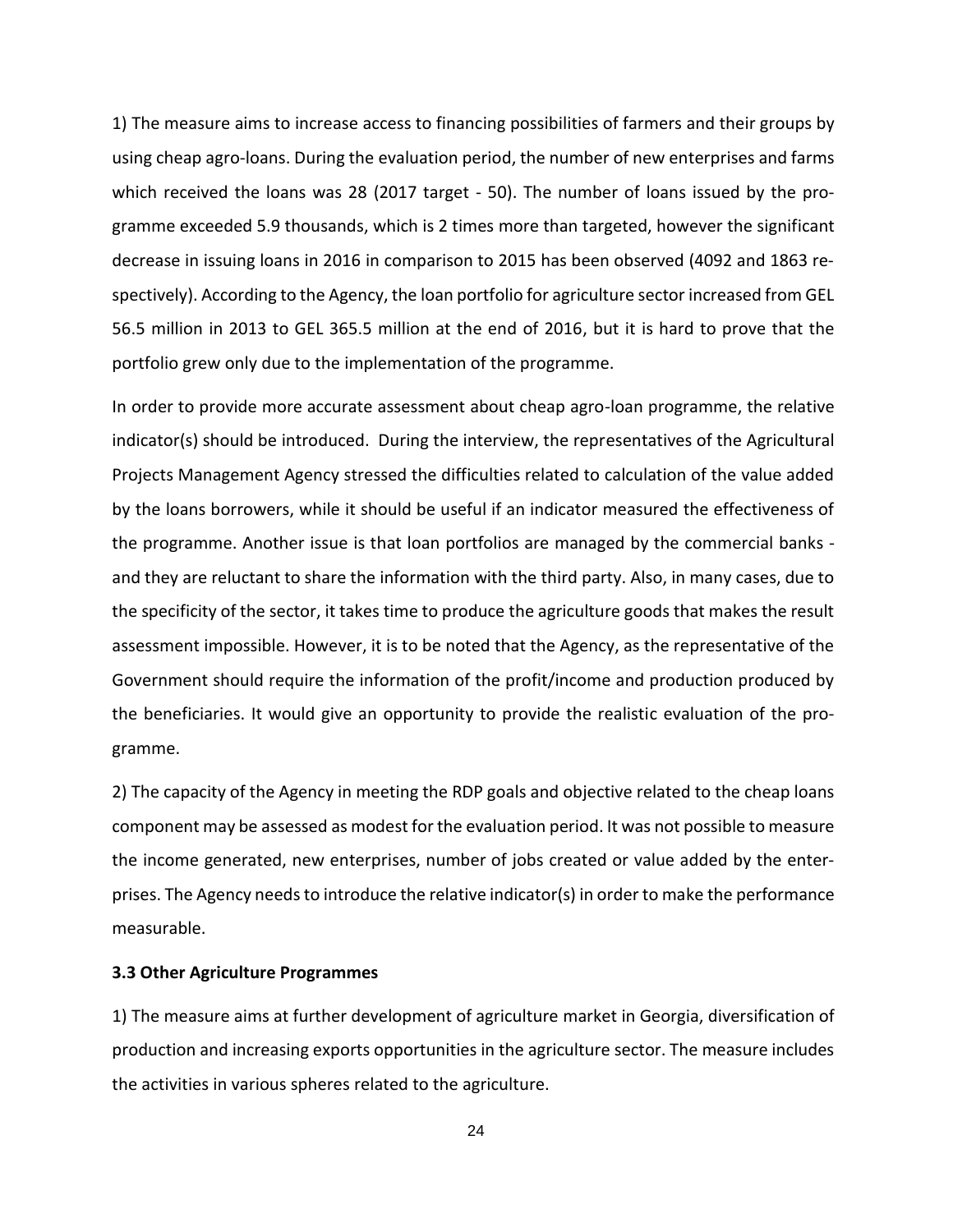During 2015-2016 GEL 302 million was spent by several agencies implementing the measure for different activities related to improvement of conditions in agricultural production. Among others, 98 research projects were conducted (no target determined) and 364 hectares of demonstration plots were set up (no target). The assessment of the progress is difficult, since according to the interview the Scientific-Research Centre presents only output indicators. The same situation relates to the research projects, which are listed among physical indicators of the RDP but have no target value. Taking the above into account and considering the possessing information we can assume that the role of scientific research in support of agriculture developing should be assessed as modest.

In the evaluation period 7464 food safety tests were conducted in 19,044 enterprises (almost doubling the number foreseen for the whole period 2015 – 2017), which resulted in decrease of the share of detected violations in food products from 31% in 2014 to 8.5% in 2016. In this respect, the performance can be assessed as decent.

During the evaluation period, 156 events were organized within the wine promotional campaign (the target for the Programme was 89, which means that 175% of the target was achieved). However, the share of wine exports in total exports dropped from 6.3 % in 2014 to 4.3 % in 2015 which was caused by external factors: the armed conflict and economic constrains in Ukraine and Russia - the largest Georgian wine consumer countries. At the same time according to the representatives of National Wine Agency the geography of Georgian wine exports expands gradually and includes such countries as Japan and China. Taking all these into account, the performance of this component of the programme may be assessed as satisfactory.

Within the evaluated period, there were 1,196 agriculture cooperatives established across the country. This physical indicator has no target value for the whole Programme period. The Agriculture Cooperatives Development Agency mentioned the increase of the number of cooperatives as the result of their programme. However, it is difficult to appraise the results of this particular activity since the Agency was unable to provide the data whether any of the established cooperatives managed to generate income. The Agency representatives declared to set up the result indicator(s) in 2017. Based on the number of newly established cooperatives, the performance of the Agency is satisfactory, however, in the next years the activity of the Agency should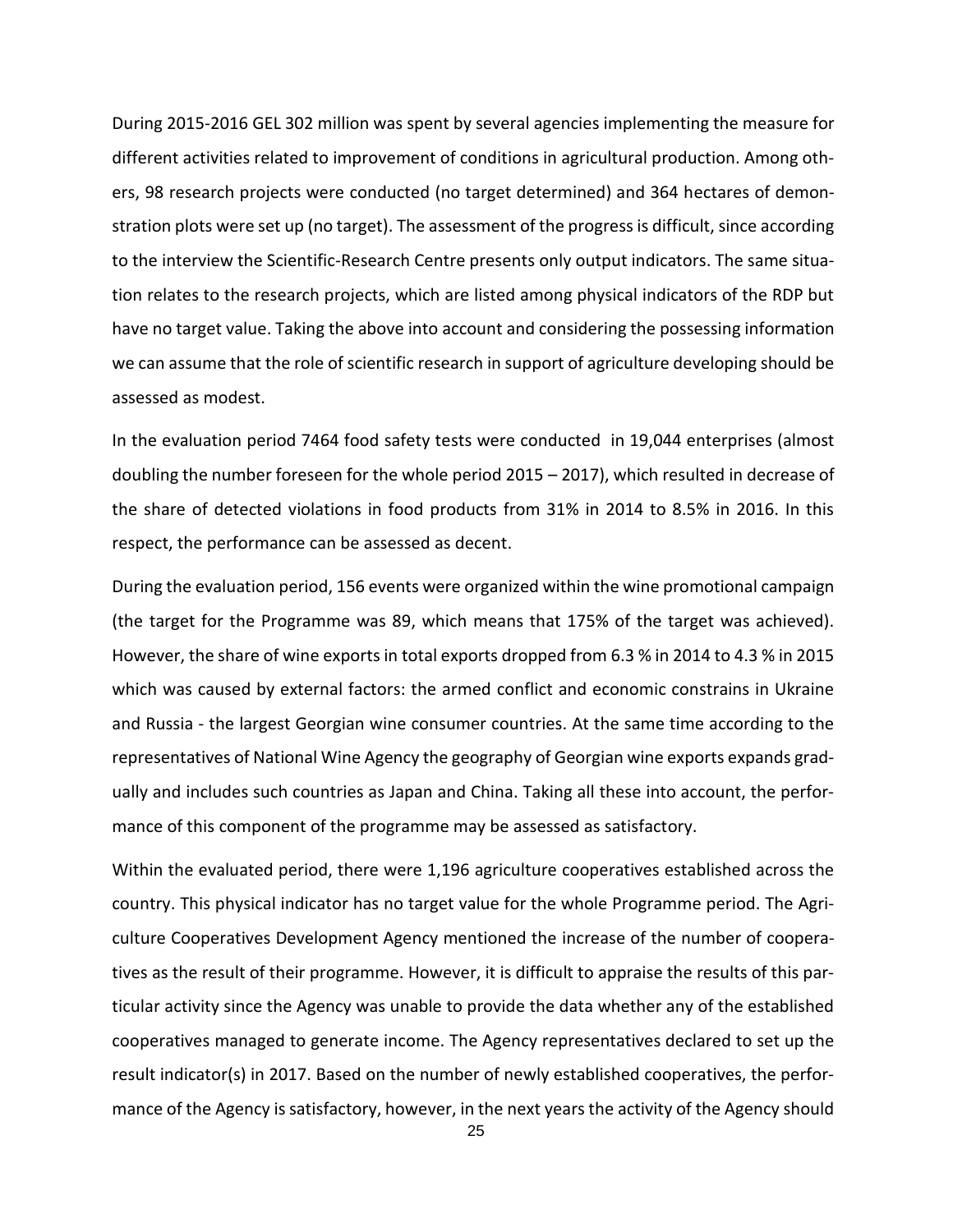be assessed not only by the number of the cooperatives, but also by the income generated and the level of their competitive production.

2) Based on the information above, the capacity of National Food Agency can be assessed as decent, Wine Agency – satisfactory, Cooperatives Development Agency – satisfactory, Scientific Research Centre – modest.

Resuming the achievements of the Priority 3 it is to be noted that decent performance was observed for the Measures 3.2 and 3.3 (partly), satisfactory performance in the Measures 3.1 and 3.3 (partly) and relatively modest performance in 3.2 (partly), 3.3 (partly) and 3.4. The result indicators need to be further elaborated or improved by the agencies at the beginning of 2017, with the exception of Cooperative Development Agency which is supposed to provide result indicators in 2017.

#### **3.4 Developing Agricultural Land Market**

1) The measure aims to contribute to the development of agricultural land market, promote consolidation of fragmented plots and increase investments in commercial agriculture. The measure is financed through the WB loan and implemented by the National Agency of Public Registry operating under the Ministry of Justice of Georgia. There are no target values of the output indicators and the implementing agency did not provide result indicator for the measure. During the interview with the representatives of the Agency it was underlined that in June 2016 the Parliament of Georgia adopted the law "About improvement of cadastral data and special rule of systemic and sporadic registration of rights on the land areas" within the frameworks of state project which is considered to be a precondition to regulate land market.

2) Adoption of the law represents a crucial step in creation a legal framework for the development of the land market, but is not enough to assess the effectiveness of this measure. Therefore the capacity of the Ministry in developing the agriculture land market might be evaluated as modest.

#### **4.1 Tourism Development**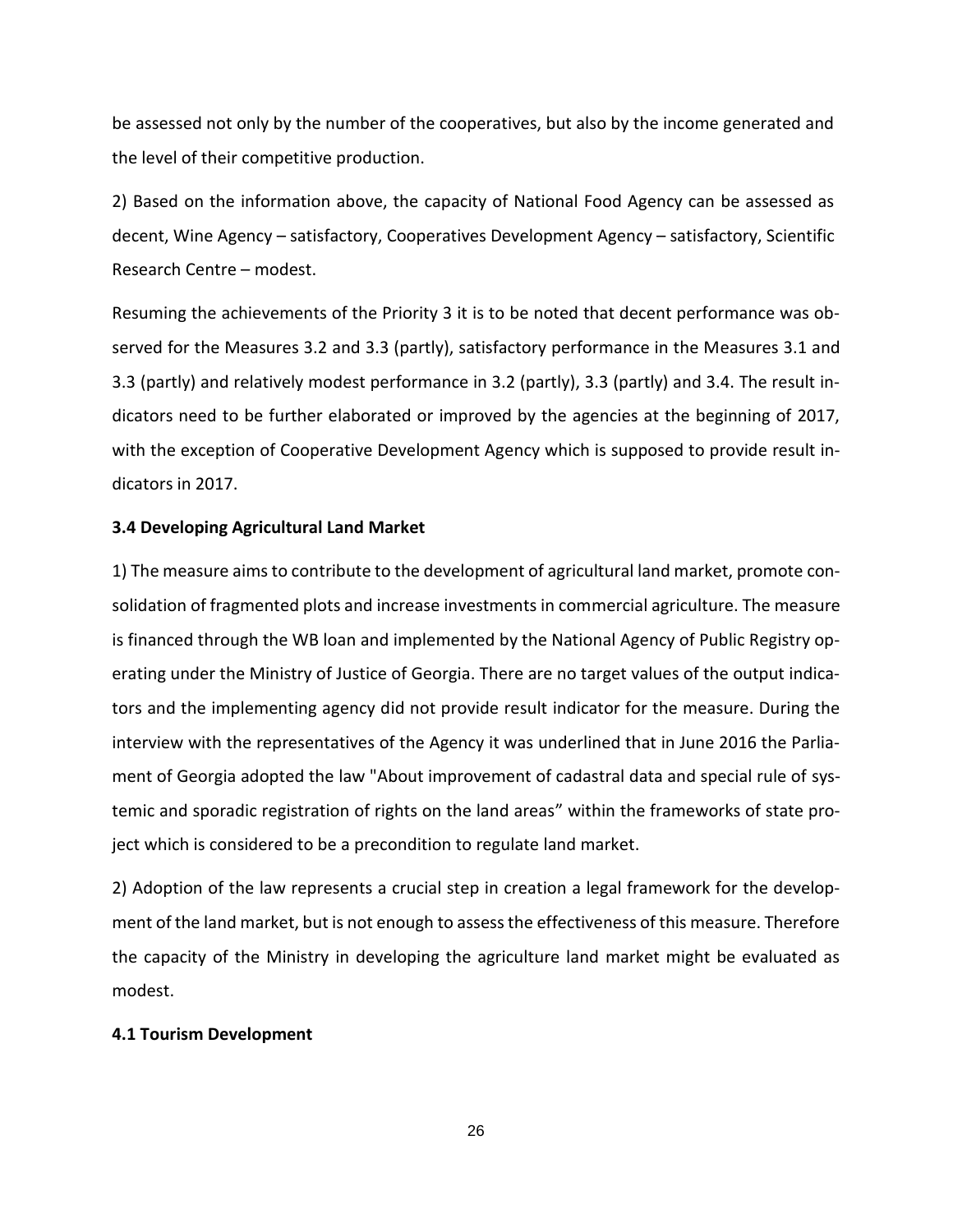1) The measure aims to support and promote development of Georgia's tourism industry and includes: support to utilize tourism potential of the country, promotion of domestic and internal tourism, establishment of network of tourism information centres, improvement of quality of service through trainings, development of small-scale tourism infrastructure. During the evaluation period the Georgian National Tourism Administration spent GEL 48.2 million for creation of 2 local information centres, delivering 30 trainings for 2470 participants, preparing 5 regional studies and organizing 319 marketing events. The Administration did not set target values for above mentioned activities. As a result of this measure, it is expected that the number of international travelers in Georgia will increase and revenues from tourism will grow.

According to the Administration data, the number of international visitors increased by 15% at the end of 2016 in comparison to 2014. Due to revenues received from tourist sector the share of tourism in GDP grew by 14% in 2015 according to GeoStat (no new data available for 2016).

2) Even though the national indicators show upward trend in tourism development, they don't measure the effects of the Priority devoted to tourism development on the regional level. Therefore, it might be assumed that the capacity of tourism Administration is satisfactory. The better performance on the regional level may be proved by respective indicators.

Based on the information above, the implementation of the Priority 4 of the RDP may be assessed as satisfactory.

#### **5.1 Labour Market Demand Survey**

1) The aim of the measure was to conduct the survey on labour market demand. The survey was done by the Ministry of Labour, Health and Social Affairs in 2015 and according to donors' advice it should be updated in 3 years. Therefore, no activities were conducted in 2016.

Based on the information provided by the representative of the Ministry the survey showed that more than 600 people were re-trained in 2015 in the most demanded professions, identified by the survey. By the end of 2016, the annual number of trainees was expected to achieve 2,000.

The monitoring of employment of trainees is provided by Social Service Agency (SSA) - legal entity of public law under the Ministry. During the interview, it became observable that there is no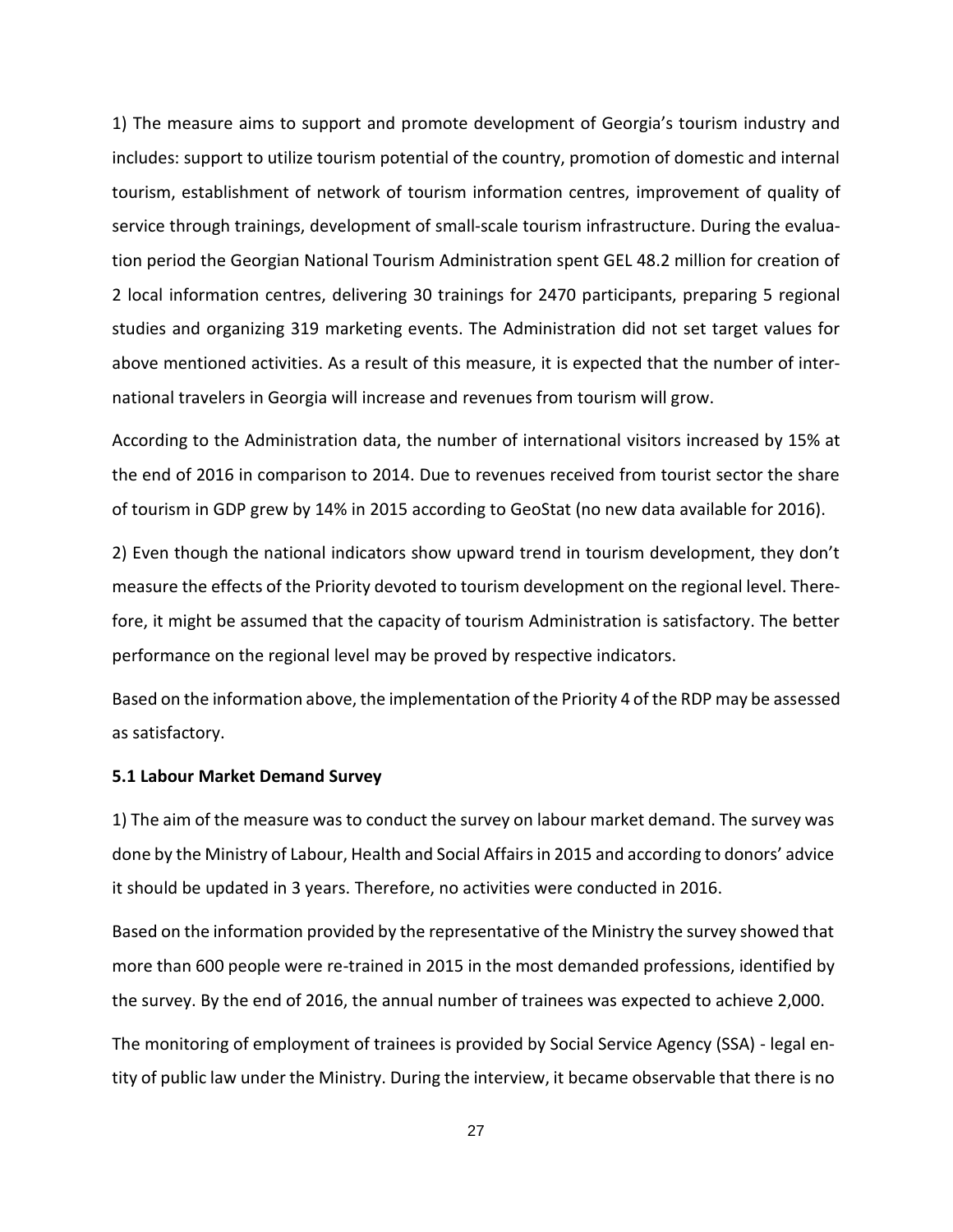information exchange established between the Ministry and the SSA, whilst the Ministry doesn't have information whether the trainings were effective and helped re-trained people to find new jobs.

Increasing opportunity of the State to prepare and implement labour market policy is indicated as the result in the Measure Sheets of the RDP. However, the indicator on number of trainees is not sufficient to assess whether the survey helped the State to implement a sound labour policy.

2) Based on the above mentioned, it is not conceivable to define the usefulness of the survey in relation to the expected results; therefore, the capacity of the Ministry in implementation of this RDP measure might be evaluated as modest. In order to improve the performance, the interrelations between the survey and employment data should be established.

#### **5.2 Rehabilitation of Existing Colleges**

1) The objective of this measure is to provide high quality vocational training facilities in the country. In 2015 – 2016 the Ministry of Education and Science spent GEL 22.8 million for equipping, renovation and staffing of 35 colleges. As a result of this the number of new VET students across the country increased from 9.9 thousand in 2014 to 11.6 thousand in 2016.

Based on those indicators, the performance is considered as successful. In the RDP Measure Sheets, the Ministry of Education and Science mentioned the improving quality of the vocational training through supported centres as the result, but they were incapable to provide any result indicator for the evaluated period. However, during the interview, the representatives of the Ministry underlined that the work on setting up the result indicator at the beginning of 2017 is being performed.

2) Taking into account that the Ministry presented good output performance, its capacity of implementing the RDP measure related to rehabilitation of existing colleges might be evaluated as satisfactory.

#### **5.3 Agriculture Related VET and Extension System**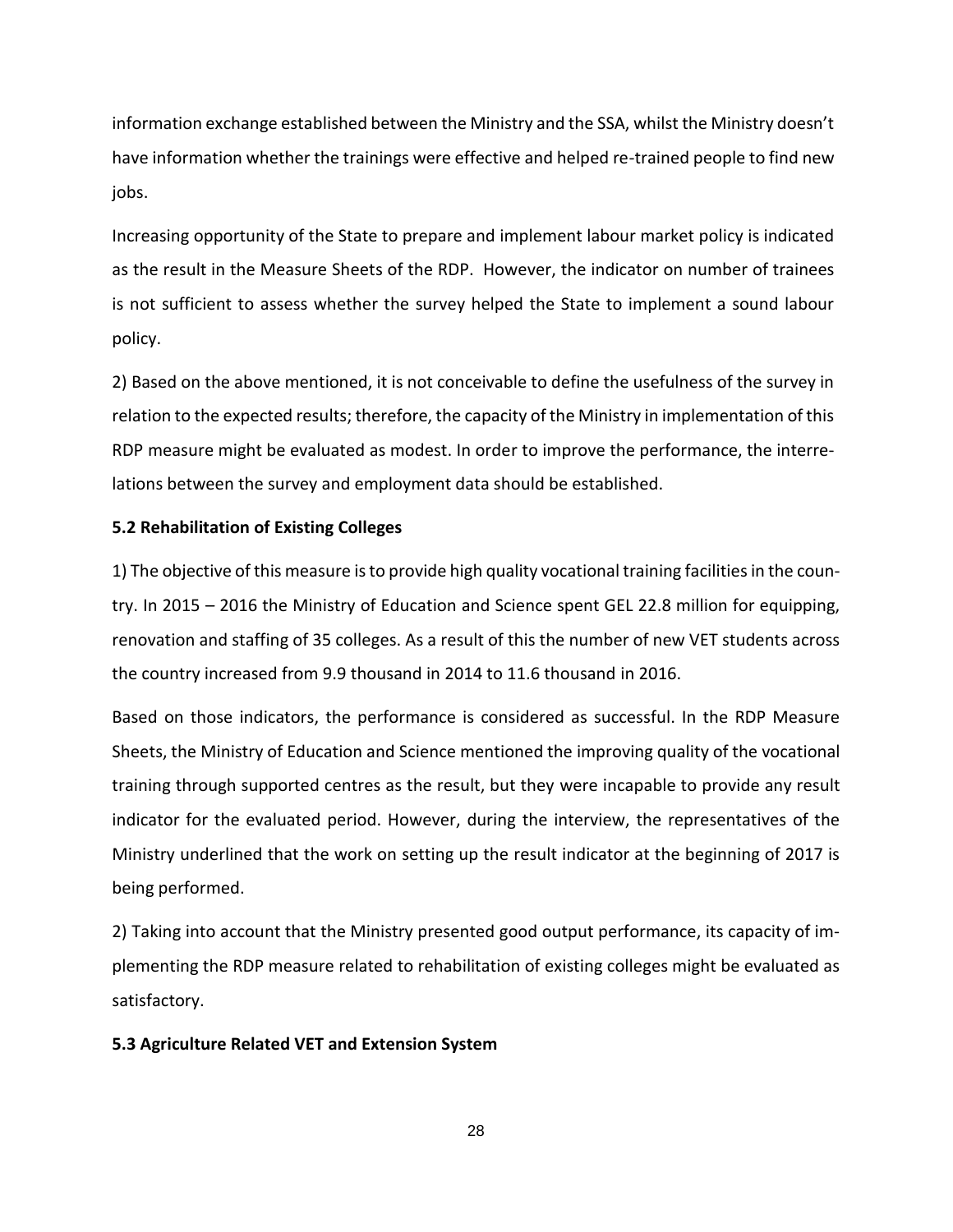1) The measure is implemented by UNDP with donors' funds. Initially, it was planned to provide trainings but currently the project supports different types of professional education facilities across Georgia. During the evaluation period, with the support of the project 240 teachers were re-trained, 39 projects aimed at support of learning environment were implemented, 32 Information and Consultancy Centres were set up, 40 study tours for trained VET service providers were organized and 4 working groups were created for improving public-private cooperation. Since UNDP has not presented the result indicators for the project, measurement of its achievement is difficult, but during the interview it was underlined that the UNDP will elaborate new set or result indicators at the beginning of 2017.

2) The capacity of the project in terms of implementation of the RDP measure may be evaluated as satisfactory.

#### **5.4 Training of VET Teachers and Continuous Professional Development**

1) The measure aims to improve the quality of teaching in VET schools. The Ministry of Education and Science during the evaluation period spent GEL 13.3 million on training of 2754 teachers and delivering 358 trainings in the working environment. Unfortunately, both activities do not indicate the target values for indicators.

The Ministry of Education and Science has not been able to provide result indicators however it is proposed to assess the result of the measure by the number of trained teachers, which increased from 519 in 2015 to 2754 in 2016.

2) Taking into account the lack of target values of output and result indicators the capacity of the Ministry in implementing this RDP measure may be evaluated as modest.

## **5.5 Training of Public Servants in the Regions**

1) The measure aims to establish mechanism for continuous and systemic capacity development for local authorities. The project is funded by donors and implemented by UNDP and Vano Khukhunaishvili Center for Effective Governance System and Territorial Arrangement Reform. For 2017 the target of 2000 local public servants to be trained, out of which 30% are supposed to be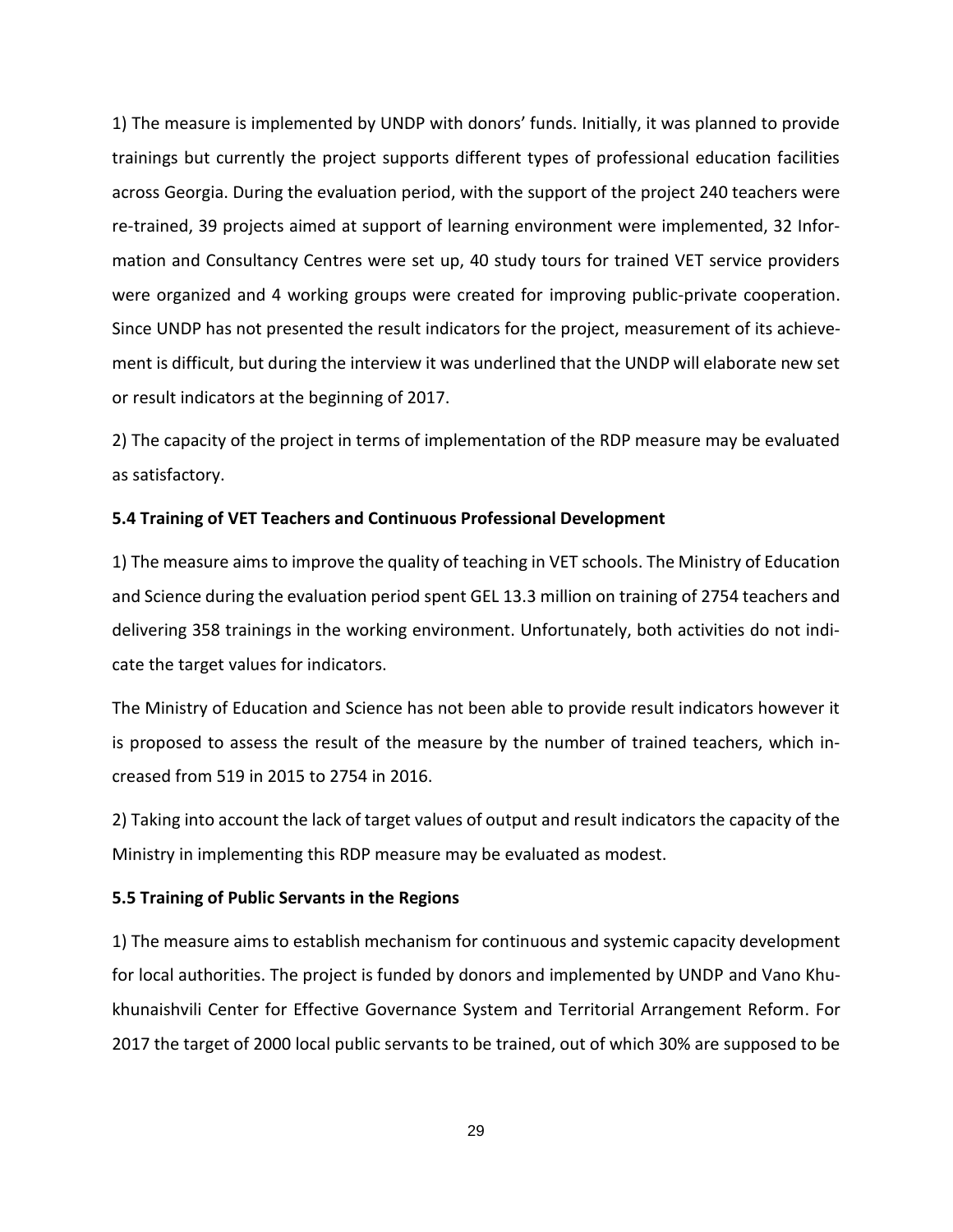women, has been set. By the end of evaluation period the training was delivered to 3146 beneficiaries, which exceeded the target by 57%. The number of trained women in 2015 amounted to 1106 (lack of data on number of women trained in 2016), which exceeded the target by 35%.

In all 76 municipalities, effective HR policies were introduced (which exceeded the plan by 70%) and 49 training programmes (curricula) were developed (4 times more than planned). Expected results indicated in the RDP Measure Sheets included: i) by 2017, overall evaluation of the local authorities increased by at least 20% (3.2 out of 5); ii) services delivered by local authorities evaluated positively (after transfer of relevant competencies to the Local Self Governments).

2) The capacity of the project in terms of the RDP measure implementation might be evaluated as satisfactory.

Resuming the Priority 5 it is to be stated that within the priority there were no measures with decent performance, whilst satisfactory performance was observed for the Measures 5.2, 5.3, and 5.5, and the modest performance for Measure 5.1 and 5.4. In the future, it would be advantageous to assess the outcomes of all trainings implemented within the Priority in order to make more accurate evaluation of this part of the RDP.

#### **Regional Development Fund**

Within the Regional Development Fund during evaluation period (2015-2016) more than 1100 small infrastructural projects of municipalities were financed for the total amount of 348,8 million GEL (after the correction of the State Budget). Among the projects financed by the fund in 2016 the following examples can be found:

- Construction/rehabilitation works of 432.6 km road;
- Construction/rehabilitation works of 444.2 km water supply network and arrangement of 18 infrastructural water supply facilities;
- Construction/rehabilitation works of 86 kindergartens;
- Construction/rehabilitation works of 12 sports facilities;
- Construction/rehabilitation works of 8 cultural facilities;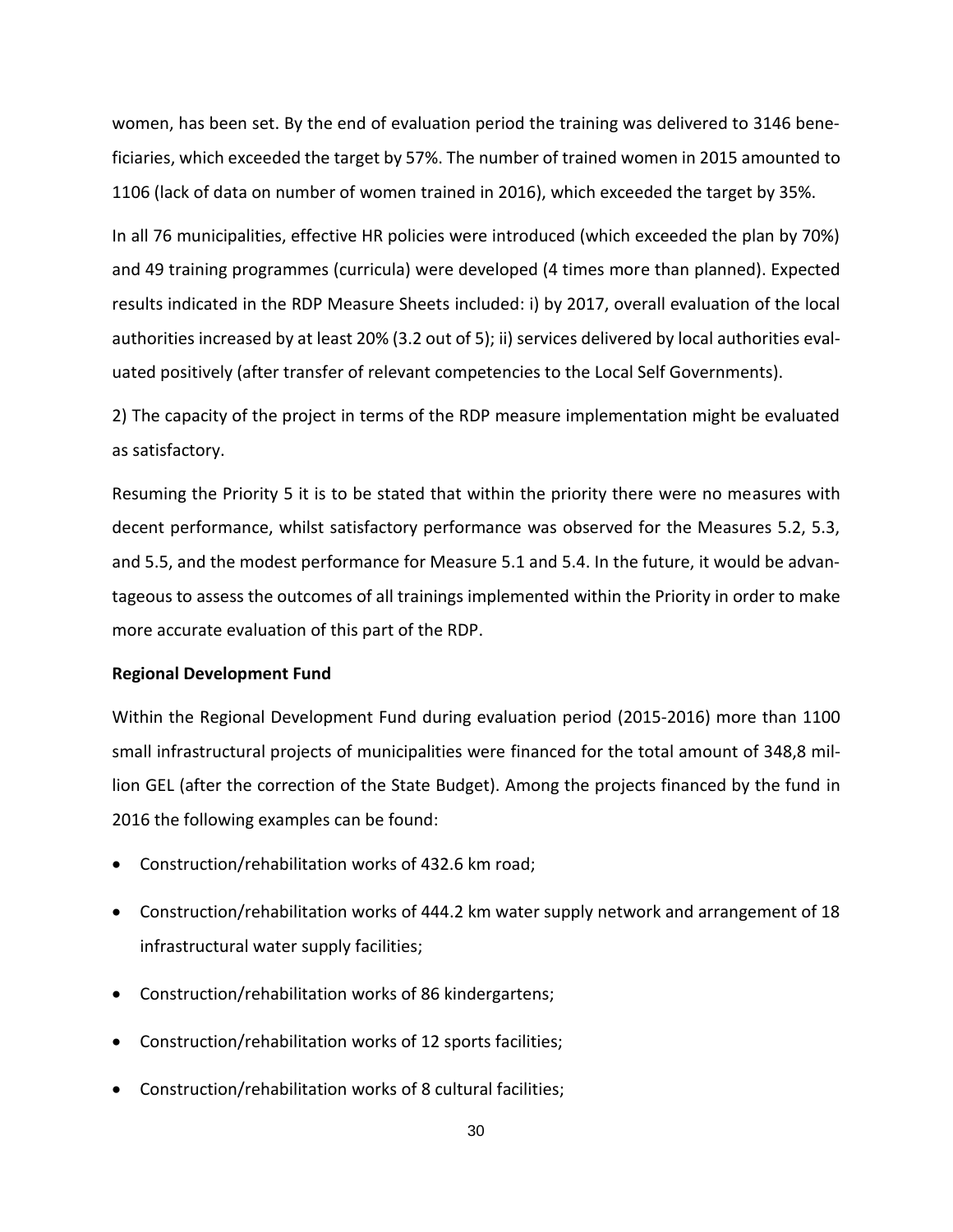- Arrangement of 34.9 km street lighting;
- Construction/rehabilitation of 11 bridges;
- Construction/rehabilitation of 2.4 km riverbank protection systems;
- Construction/rehabilitation of 39.3 km drainage system;
- Rehabilitation/roofing/arranging yards of 369 multi-apartment buildings;
- Construction/rehabilitation of 12.3 km sanitation system;
- Construction/rehabilitation of 8 recreation facilities.

## <span id="page-30-0"></span>**5. Effectiveness and efficiency of implementation of the Programme**

The evaluation question to be answered within this chapter was formulated as: Is the management and implementation system of RDP effective?

At the beginning of implementation of the RDP capacity of authorities to deal with programming and measuring results of socio-economic in general and regional development in particular had to be assessed as modest. The influence of the implementation of the RDP on the capacity of the Georgian Authorities is very positive. The Programme has brought new standards in relation to cross cutting activities such as coordination, multiannual programming, monitoring, cooperation, partnership with stakeholders. Regarding overall performance of the authorities to implement RDP measures, no systemic barriers have been detected which could impede Georgian authorities from implementation of budgetary resources in a timely and effective manner, however some deficiencies persist in regard to monitoring and measuring (and understanding) of results achieved:

 $\bullet$  Ability of authorities to deal with financial management should be assessed very positively  $$ the financial monitoring system works well and delivers necessary information about the progress of the RDP.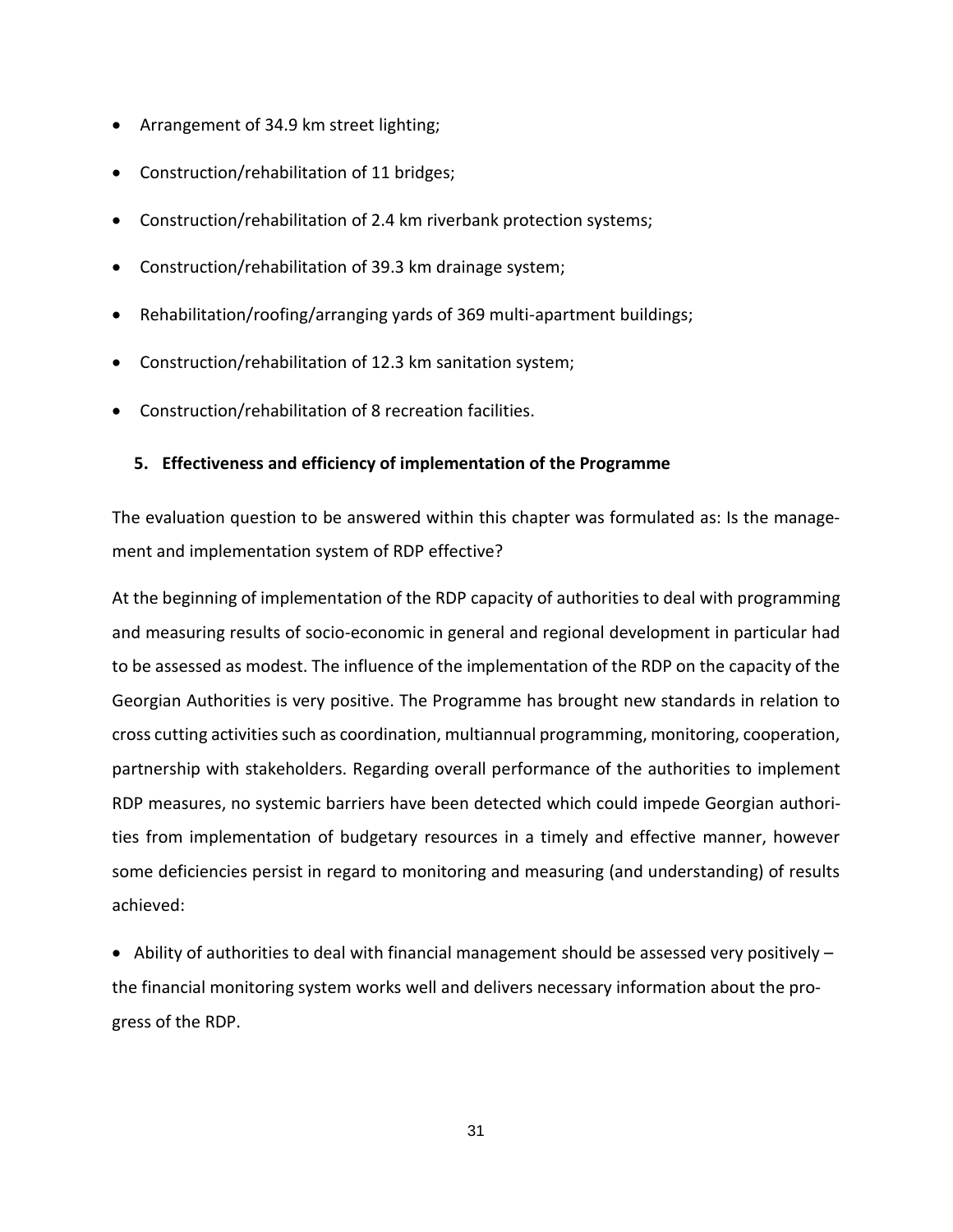Ability of the authorities to assess physical progress of the programme as foreseen in RDP and its Monitoring Plan is sufficient however there are still some measures without properly set targets for the whole implementation period.

 Although the understanding of requirements among the staff of entities implementing RDP is satisfactory (see Table 3) the possibility of receiving information on results of the RDP is very limited. Partially this problem has its roots in lack of setting the proper list of expected results and corresponding indicators at the level of the whole programme and individual measures. The detailed measure sheets contain some indicators but as it has been revealed during interviews, agencies are not able to assess the progress or they propose to change the indictors.

 Despite of the identified problems it has to be acknowledged that MRDI and the implementing institutions attach great importance to the implementation of the Programme and their capacities to plan, implement and monitor the regional policy have significantly increased thanks to implementation of the Programme, which is a good prognostic for the future.

| <b>Priority</b>                                                                   | <b>Measure/Results</b>                                                                                 | <b>Assessment of the ability of</b><br>authorities to understand and<br>measure results |
|-----------------------------------------------------------------------------------|--------------------------------------------------------------------------------------------------------|-----------------------------------------------------------------------------------------|
| 1. Improvement physi-<br>cal infrastructure and<br>environmental protec-<br>tion  | 1.1 Roads of international and national im-<br>portance                                                | good                                                                                    |
|                                                                                   | 1.2 Solid Waste Management                                                                             | good                                                                                    |
|                                                                                   | 1.3 Water supply, sewage and waste water sys-<br>tems                                                  | modest                                                                                  |
|                                                                                   | 1.4 Natural Disaster Risk Reduction and Protec-<br>tion                                                | modest (partly), good (partly)                                                          |
|                                                                                   | 1.5 Georgia Forest Inventory and Implementa-<br>tion of a Stable Forestry Strategy                     | satisfactory                                                                            |
| 2. Supporting the Devel-<br>opment of SMEs and the<br><b>Creation of New Jobs</b> | 2.1 Supporting business in Georgia's regions<br>through institutional and programming activi-<br>ties. | satisfactory                                                                            |

Table 2. **Assessment of the ability of authorities to measure results at the level of individual measures**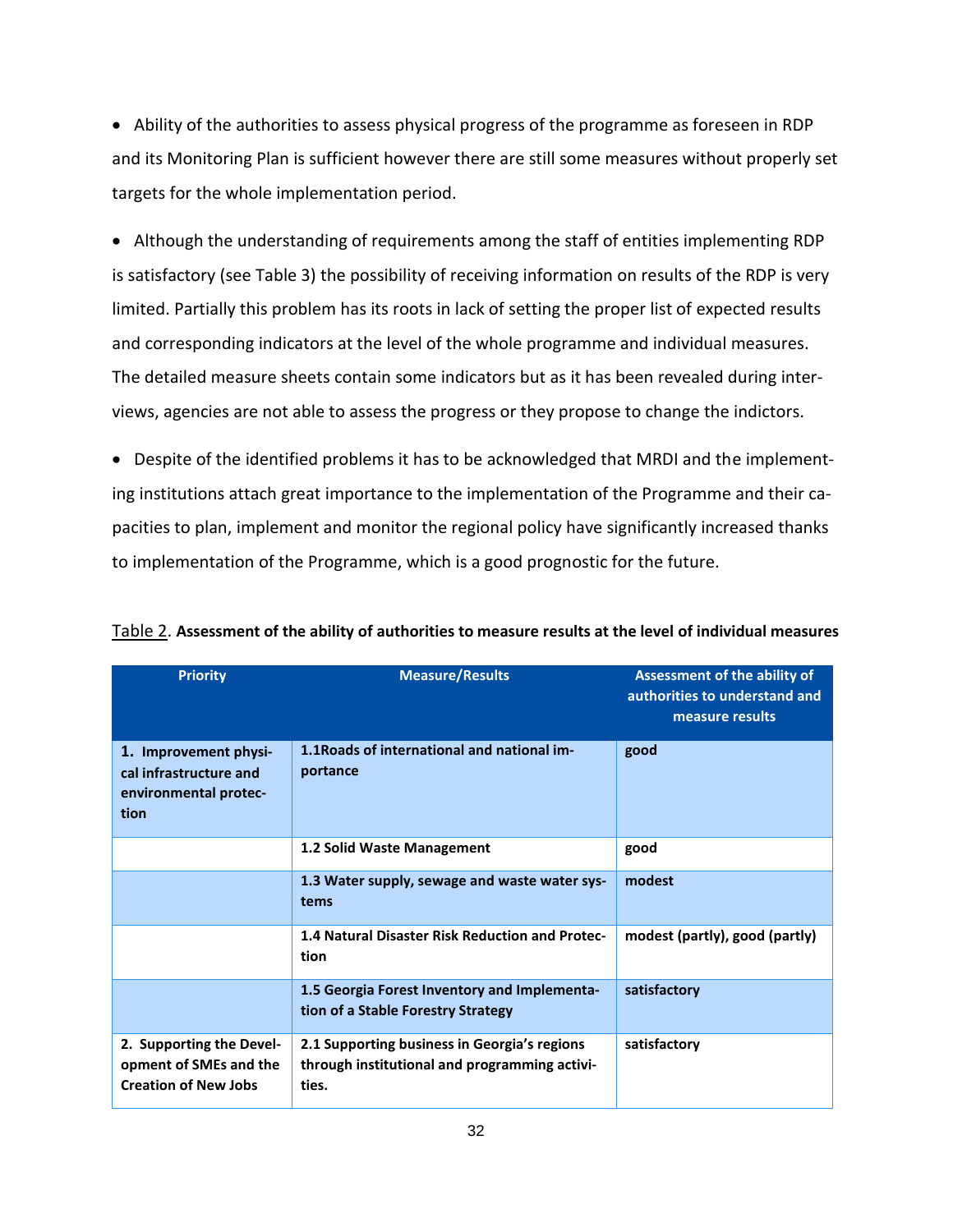| 3. Rural development                                                                                                                                    | 3.1 Improve irrigation system                                                                                                                | satisfactory                                             |
|---------------------------------------------------------------------------------------------------------------------------------------------------------|----------------------------------------------------------------------------------------------------------------------------------------------|----------------------------------------------------------|
|                                                                                                                                                         | 3.2 Improve access to finance                                                                                                                | modest (partly), good (partly)                           |
|                                                                                                                                                         | 3.3 Other Programs (Testing and distributing<br>new varieties; development of cooperatives;<br>food safety and development of wine industry) | good (partly), satisfactory<br>(partly), modest (partly) |
|                                                                                                                                                         | 3.4 Develop the Agriculture Land Market                                                                                                      | modest                                                   |
| 4. Tourism Development                                                                                                                                  | <b>4.1 Tourism Development</b>                                                                                                               | satisfactory                                             |
| 5. Improvement of Hu-<br>man Capital and Devel-<br>opment of Vocational<br><b>Educational Institutional</b><br><b>Capacity at Sub-National</b><br>Level | 5.1 Labor Market Demand Survey                                                                                                               | modest                                                   |
|                                                                                                                                                         | 5.2 Rehabilitation of Existing Colleges, Con-<br>struction, Equipment and Staffing of New Re-<br>gional VET Colleges                         | satisfactory                                             |
|                                                                                                                                                         | 5.3 Agriculture Related VET & Extension Sys-<br>tems                                                                                         | satisfactory                                             |
|                                                                                                                                                         | 5.4 Training of VET Teachers and Continuous<br><b>Professional Development</b>                                                               | modest                                                   |
|                                                                                                                                                         | 5.5 Training of Public Servants in the Regions                                                                                               | satisfactory                                             |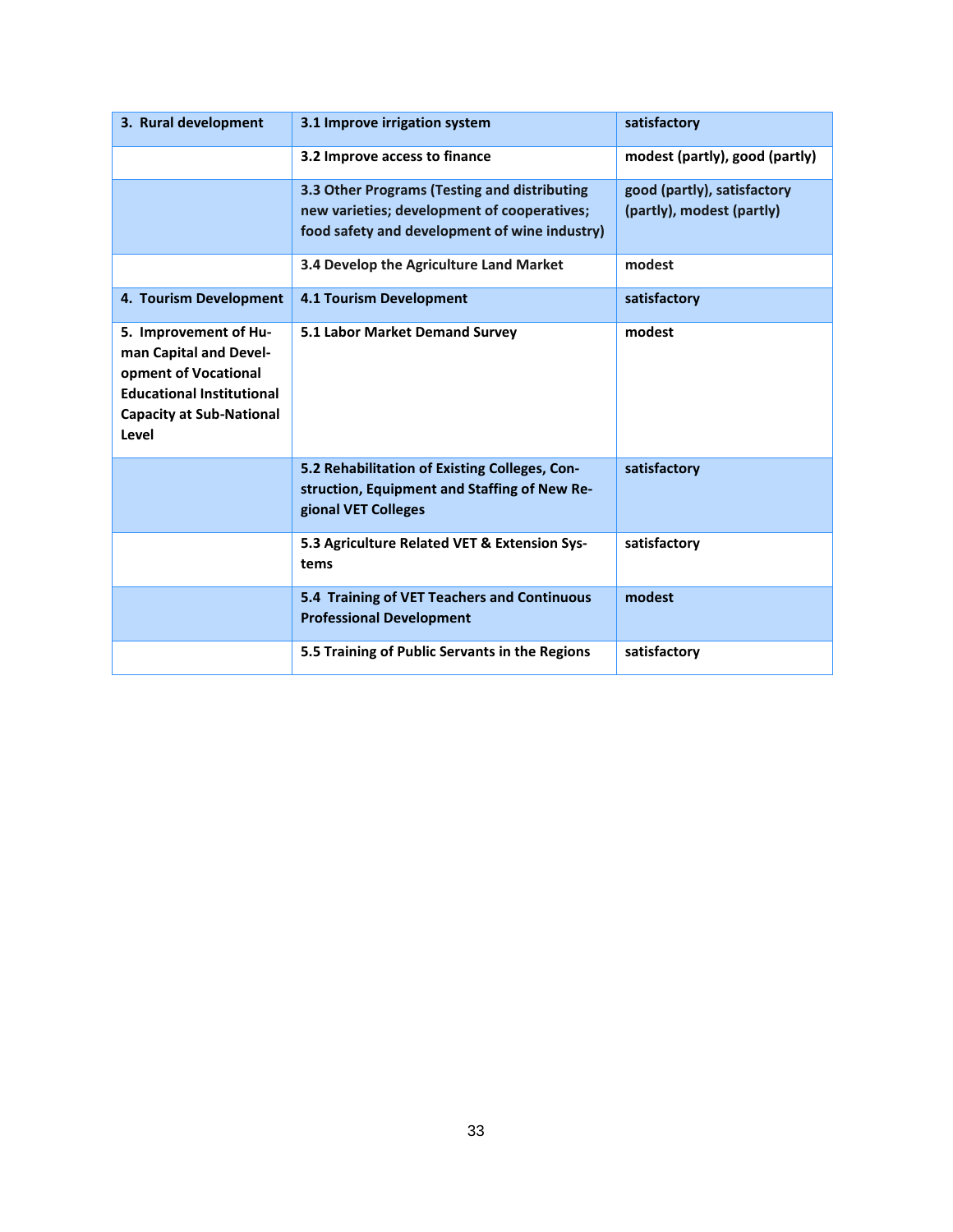# **IV. Recommendations**

On the basis of findings identified during the evaluation process several recommendations for improvement of effectiveness and efficiency of the RDP implementation can be drown:

<span id="page-33-0"></span>

|                         | <b>Recommendation</b>                                                                                                                                                                                                       | <b>Recipient of recommenda-</b><br>tion                                                                                                             | <b>Way of implementation</b>                                                                                                                                                                                                                                                                                                                                                                                                                                                               | <b>Implementation</b><br>deadline |
|-------------------------|-----------------------------------------------------------------------------------------------------------------------------------------------------------------------------------------------------------------------------|-----------------------------------------------------------------------------------------------------------------------------------------------------|--------------------------------------------------------------------------------------------------------------------------------------------------------------------------------------------------------------------------------------------------------------------------------------------------------------------------------------------------------------------------------------------------------------------------------------------------------------------------------------------|-----------------------------------|
| 1                       | Monitoring indicators (especially physical progress<br>and results) of the RDP 2015-2017 and defining their<br>targets should be subject of further development.                                                            | Implementation bodies,<br><b>MRDI</b>                                                                                                               | Filling in remaining gaps in setting indica-<br>tors and targets for some of them;<br>Building the system of systematic col-<br>lecting of selected indicators;                                                                                                                                                                                                                                                                                                                            | 2017                              |
| $\overline{2}$          | Further strengthening of the Georgian authorities<br>dealing with regional policy issues, including capacity<br>of MRDI and Governmental Commission on Regional<br>Development (GCRD) to coordinate the whole pro-<br>cess. | MRDI, GCRD. Support to be<br>provided by Support to Re-<br>gional Development Policy<br>Implementation II EU funded<br>TA project and other donors. | Concrete steps may include:<br>assuring additional staffing and<br>implementation of the capacity<br>building programs,<br>provision of additional trainings,<br>$\bullet$<br>preparation of standardized<br>manuals on different aspects of<br>implementation including moni-<br>toring,<br>involvement in coordination ac-<br>$\epsilon$<br>tivities on daily basis not only<br>ministries but also implement-<br>ing agencies (e.g. MDF, United<br>Water Supply Company, RDPF<br>Unit). | 2017                              |
| $\overline{\mathbf{3}}$ | Special attention should be given to strengthening of<br>Georgian authorities' capacity to assess results and<br>socio-economic and territorial effects of regional de-<br>velopment policy.                                | MRDI, relevant ministries<br>and implementing agencies<br>as well as state trustee - gov-<br>ernors' administration                                 | Capacity building programs should be<br>prepared and delivered with the use the<br>TA Project.                                                                                                                                                                                                                                                                                                                                                                                             | 2017-2018                         |
| 4                       | Further improvement of regional statistics allowing<br>for better monitoring and evaluation of RDP is<br>strongly needed.                                                                                                   | <b>GEOSTAT with cooperation</b><br>of MRDI                                                                                                          | Gradually increasing the number of indi-<br>cators used by GEOSTAT for measuring<br>regional development, including data                                                                                                                                                                                                                                                                                                                                                                   | 2017                              |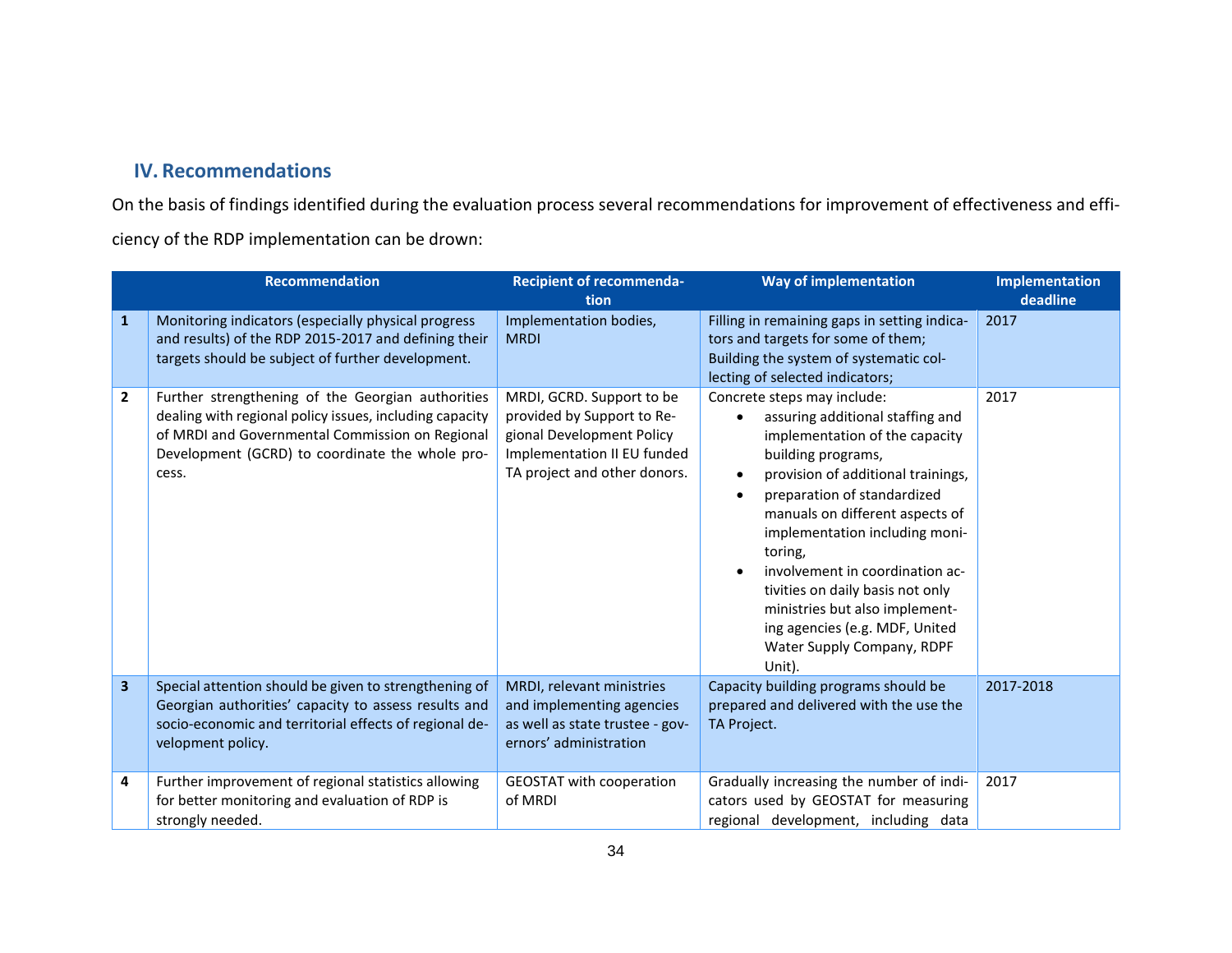|                |                                                                                                                                                                                                                                                                                                                                         |                                        | available at regional level. In the long run,<br>following the discussions with Eurostat,<br>introducing territorial statistical nomen-<br>clature coherent with EU NUTS regula-<br>tion. More detailed way of implementa-<br>tion of the recommendations should be<br>formulated in the Review of Regional Sta-<br>tistics.                                                                                              |                     |
|----------------|-----------------------------------------------------------------------------------------------------------------------------------------------------------------------------------------------------------------------------------------------------------------------------------------------------------------------------------------|----------------------------------------|---------------------------------------------------------------------------------------------------------------------------------------------------------------------------------------------------------------------------------------------------------------------------------------------------------------------------------------------------------------------------------------------------------------------------|---------------------|
| 5              | Measure sheets should be updated to include the list<br>of indicators and its targets developed under recom-<br>mendation 1.                                                                                                                                                                                                            | <b>MRDI</b>                            | Preparation of updated measure sheets<br>with the support of TA project; Adoption<br>by GCRD                                                                                                                                                                                                                                                                                                                              | 2017                |
| 6              | Assessment of broader socio-economic results of the<br>2015-2017 RDP and its contribution to the regional<br>cohesion should be a subject of comprehensive eval-<br>uation prepared after the end of the programme im-<br>plementation.                                                                                                 | <b>MRDI</b>                            | TOR for evaluation to be prepared under<br>TA project "Support to Regional Develop-<br>ment Policy Implementation II", study fi-<br>nanced by other sources.<br>Considering low availability of indicators,<br>especially at regional level, and shortage<br>of proper expertise in this regard in Geor-<br>gia, within that evaluation macroeco-<br>nomic modelling should be applied to as-<br>sess effects of the RDP. | 2018                |
| $\overline{7}$ | New study on regional disparities and trends with the<br>use of new set of indicators steaming from the Re-<br>view of Regional statistics should be prepared. The<br>study is to provide evidence to be used as a back-<br>ground information in the process of preparation of<br>the new Regional Development Programme post<br>2018. | MRDI with support of the TA<br>project | Study to be prepared under EU funded<br>TA project "Support to Regional Devel-<br>opment Policy Implementation II".                                                                                                                                                                                                                                                                                                       | Second half of 2017 |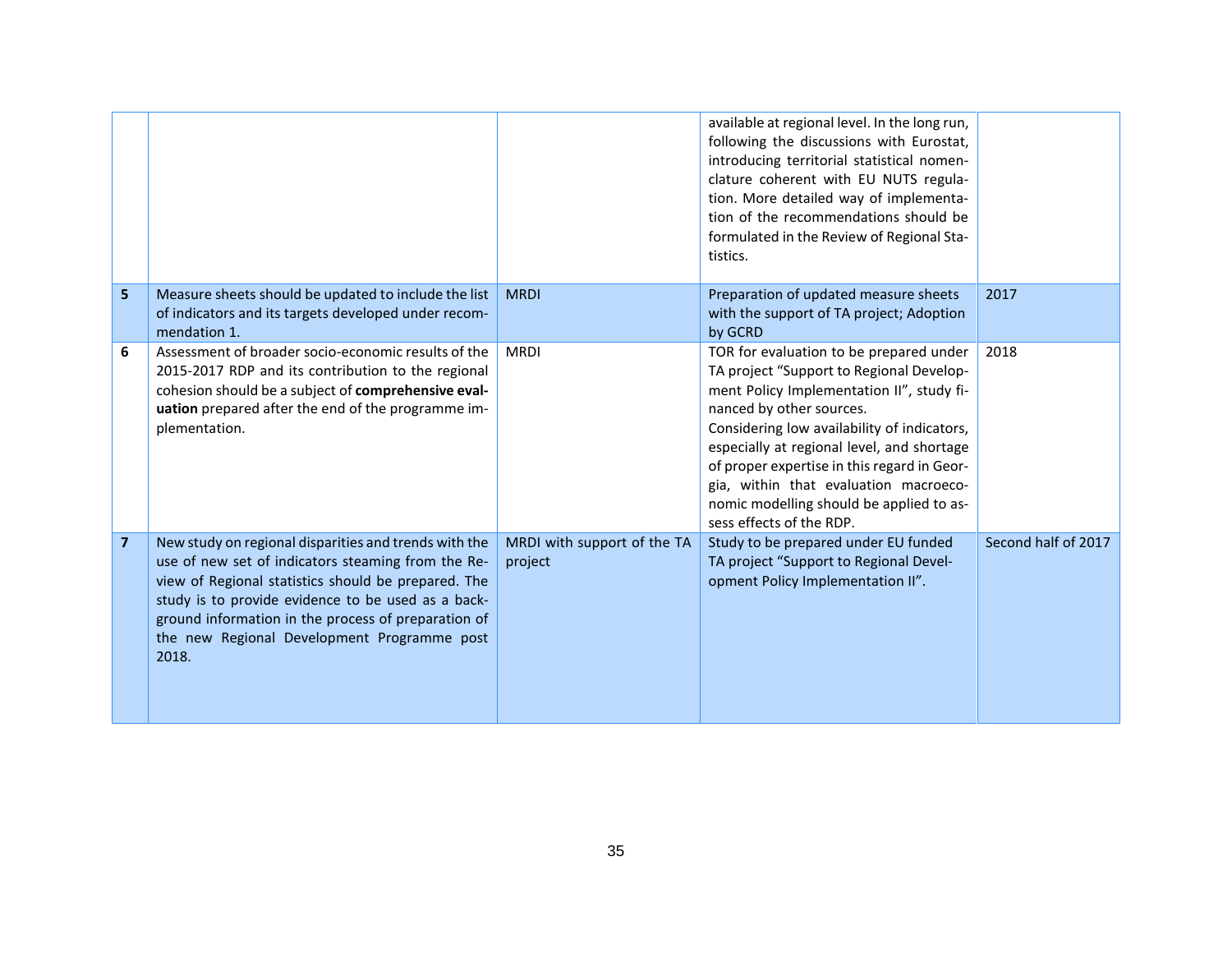# <span id="page-35-0"></span>**V. Annex I**

## **To the Mid-term Evaluation Report 2016 on the Implementation of the Regional Development Programme 2015 – 2017**

## **List of Interviewees – (Representatives of the) RDP Implementing Entities:**

- Roads Department of Georgia Pavle Gamkrelidze, Giorgi Basiashvili, Giorgi Japaridze
- Ltd "Solid Waste Management Company of Georgia" Lasha Mchedlishvili, Khatuna Chikviladze, Vakhtang Baramia
- Ltd "United Water Supply Company of Georgia" Giorgi Archaia, Mikheil Tataradze
- Enterprise Development Agency of Georgia Otar Antia
- Ministry of Agriculture of Georgia Shalva Kereselidze
- National Food Safety Agency Ana Gemazashvili
- Ltd "United Amelioration Systems Company of Georgia" Zviad Papidze
- National Wine Agency Paata Chavchanidze
- National Scientific and Research Centre Nino Chkhartishvili
- Cooperatives Development Agency Konstantine Khutsaidze, Nino Melia
- Agriculture Projects Management Agency Micheil Kuchava, Nino Khuchua
- Georgian National Tourism Administration Rusudan Mamatsashvili
- National Environmental Agency Elene Kemashvili
- Natural Resources Protection Agency of Georgia Lia Komakhidze
- Ministry of Labour, Health and Social Affairs Giorgi Gamkrelidze
- Ministry of Education and Science Natia Gvirjishvili
- United Nations Development Program- George Nanobashvili, Nino Kakubava

*Interviews were conducted in November and December 2016.*